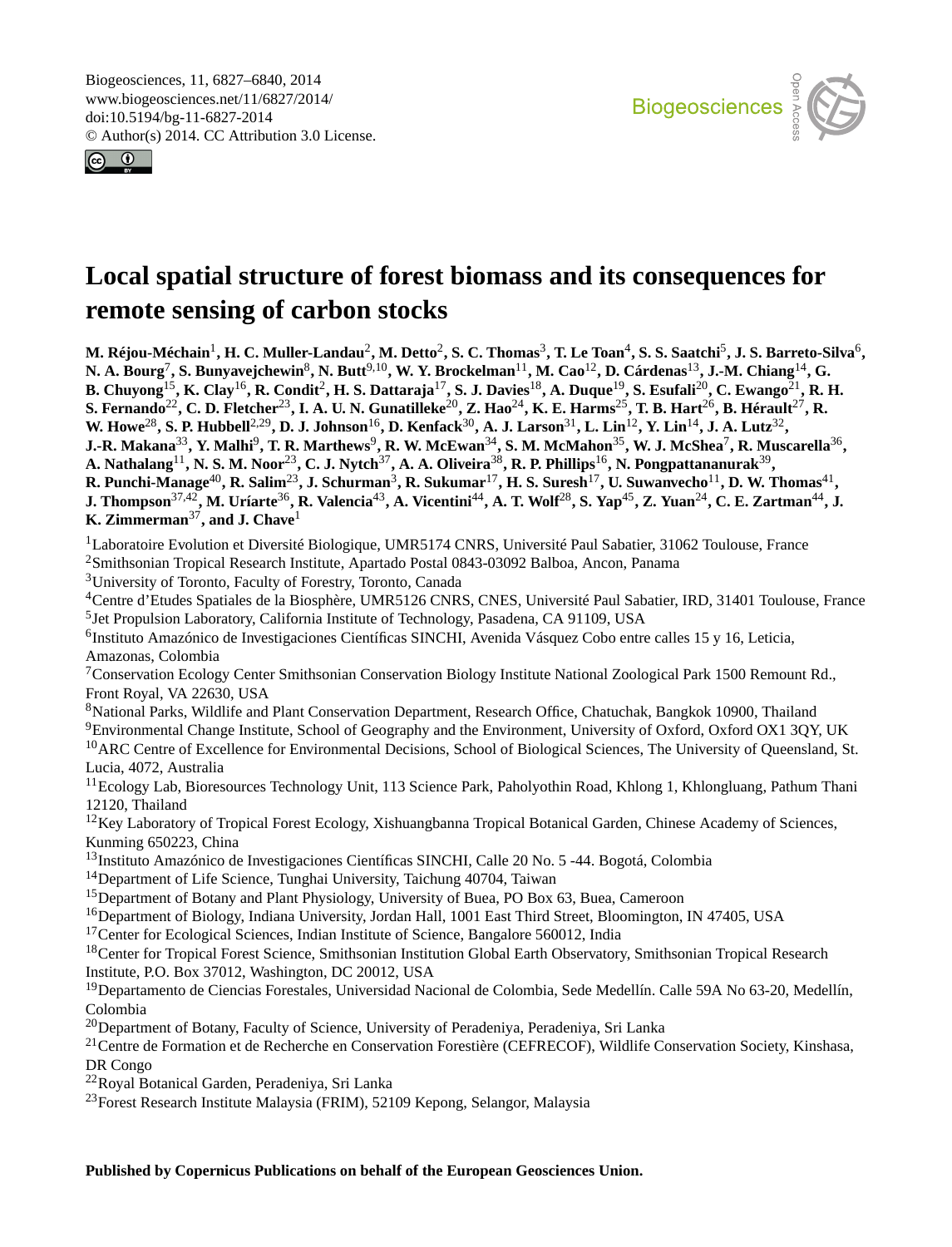<sup>24</sup>State Key Laboratory of Forest and Soil Ecology, Institute of Applied Ecology, Chinese Academy of Sciences, Shenyang 110164, China

<sup>25</sup>Department of Biological Sciences, Louisiana State University, Baton Rouge, LA 70803, USA

<sup>26</sup>Project TL2, Kinshasa, DR Congo

<sup>27</sup>Cirad, UMR Ecologie des Forêts de Guyane (EcoFoG), Campus Agronomique, BP701, 97310 Kourou, French Guiana

<sup>28</sup>Department of Natural and Applied Sciences, University of Wisconsin-Green Bay, Green Bay, WI 54311, USA

<sup>29</sup>Department of Ecology and Evolutionary Biology, University of California, Los Angeles, CA 90095, USA

<sup>30</sup>CTFS-Arnold Arboretum Office, Harvard University, 22 Divinity Avenue, Cambridge, MA 02138, USA

<sup>31</sup>Department of Forest Management, College of Forestry and Conservation, The University of Montana, Missoula, MT 59812, USA

<sup>32</sup>Wildland Resources Department, Utah State University, 5230 Old Main Hill, Logan, UT 84322-5230, USA

<sup>33</sup>Wildlife Conservation Society – DRC Program, Kinshasa, DR Congo

<sup>34</sup>Department of Biology, University of Dayton, Dayton, OH 45469-2320, USA

<sup>35</sup>Smithsonian Tropical Research Institute & Smithsonian Environmental Research Center, Edgewater, Maryland, USA

 $36D$ epartment of Ecology, Evolution & Environmental Biology, Columbia University, New York, NY, USA

<sup>37</sup>Department of Environmental Science, University of Puerto Rico, Box 70377, Rio Piedras, San Juan, 00936-8377, Puerto Rico

<sup>38</sup>Departamento de Ecologia, Instituto de Biociências, Universidade de São Paulo, 04582050 São Paulo, Brazil

<sup>39</sup>Department of Conservation, Faculty of Forestry, Kasetsart University, Bangkok, Thailand

<sup>40</sup>Department of Ecosystem Modelling, University of Göttingen, Göttingen, Germany

<sup>41</sup>Department of Botany and Plant Pathology, Oregon State University, Corvallis, OR 97331, USA

<sup>42</sup>Centre for Ecology & Hydrology, Edinburgh, Bush Estate, Penicuik, Midlothian, Scotland EH26 0QB, UK

<sup>43</sup>Escuela de Ciencias Biológicas, Pontificia Universidad Católica del Ecuador, Apartado 17-01-2184, Quito, Ecuador

<sup>44</sup>Instituto Nacional de Pesquisas da Amazônia – Manaus, AM, Brazil

<sup>45</sup>Institute of Biology University of the Philippines Diliman, Quezon City 1101, Philippines

*Correspondence to:* M. Réjou-Méchain (maxime.rejou@gmail.com)

Received: 31 March 2014 – Published in Biogeosciences Discuss.: 22 April 2014 Revised: 28 October 2014 – Accepted: 7 November 2014 – Published: 8 December 2014

**Abstract.** Advances in forest carbon mapping have the potential to greatly reduce uncertainties in the global carbon budget and to facilitate effective emissions mitigation strategies such as REDD+ (Reducing Emissions from Deforestation and Forest Degradation). Though broad-scale mapping is based primarily on remote sensing data, the accuracy of resulting forest carbon stock estimates depends critically on the quality of field measurements and calibration procedures. The mismatch in spatial scales between field inventory plots and larger pixels of current and planned remote sensing products for forest biomass mapping is of particular concern, as it has the potential to introduce errors, especially if forest biomass shows strong local spatial variation. Here, we used 30 large (8–50 ha) globally distributed permanent forest plots to quantify the spatial variability in aboveground biomass density (AGBD in Mg ha−<sup>1</sup> ) at spatial scales ranging from 5 to 250 m (0.025–6.25 ha), and to evaluate the implications of this variability for calibrating remote sensing products using simulated remote sensing footprints. We found that local spatial variability in AGBD is large for standard plot sizes, averaging 46.3 % for replicate 0.1 ha subplots within a single large plot, and 16.6 % for 1 ha subplots. AGBD showed

weak spatial autocorrelation at distances of 20–400 m, with autocorrelation higher in sites with higher topographic variability and statistically significant in half of the sites. We further show that when field calibration plots are smaller than the remote sensing pixels, the high local spatial variability in AGBD leads to a substantial "dilution" bias in calibration parameters, a bias that cannot be removed with standard statistical methods. Our results suggest that topography should be explicitly accounted for in future sampling strategies and that much care must be taken in designing calibration schemes if remote sensing of forest carbon is to achieve its promise.

# **1 Introduction**

Forests represent the largest aboveground carbon stock in the terrestrial biosphere, and deforestation, forest degradation, and regrowth are globally important carbon fluxes (Pan et al., 2011). Our ability to predict future atmospheric  $CO<sub>2</sub>$  concentrations or to implement effective carbon emission mitigation strategies (e.g. REDD+; Agrawal et al., 2011) is limited by the accuracy of forest carbon stock estimates. The global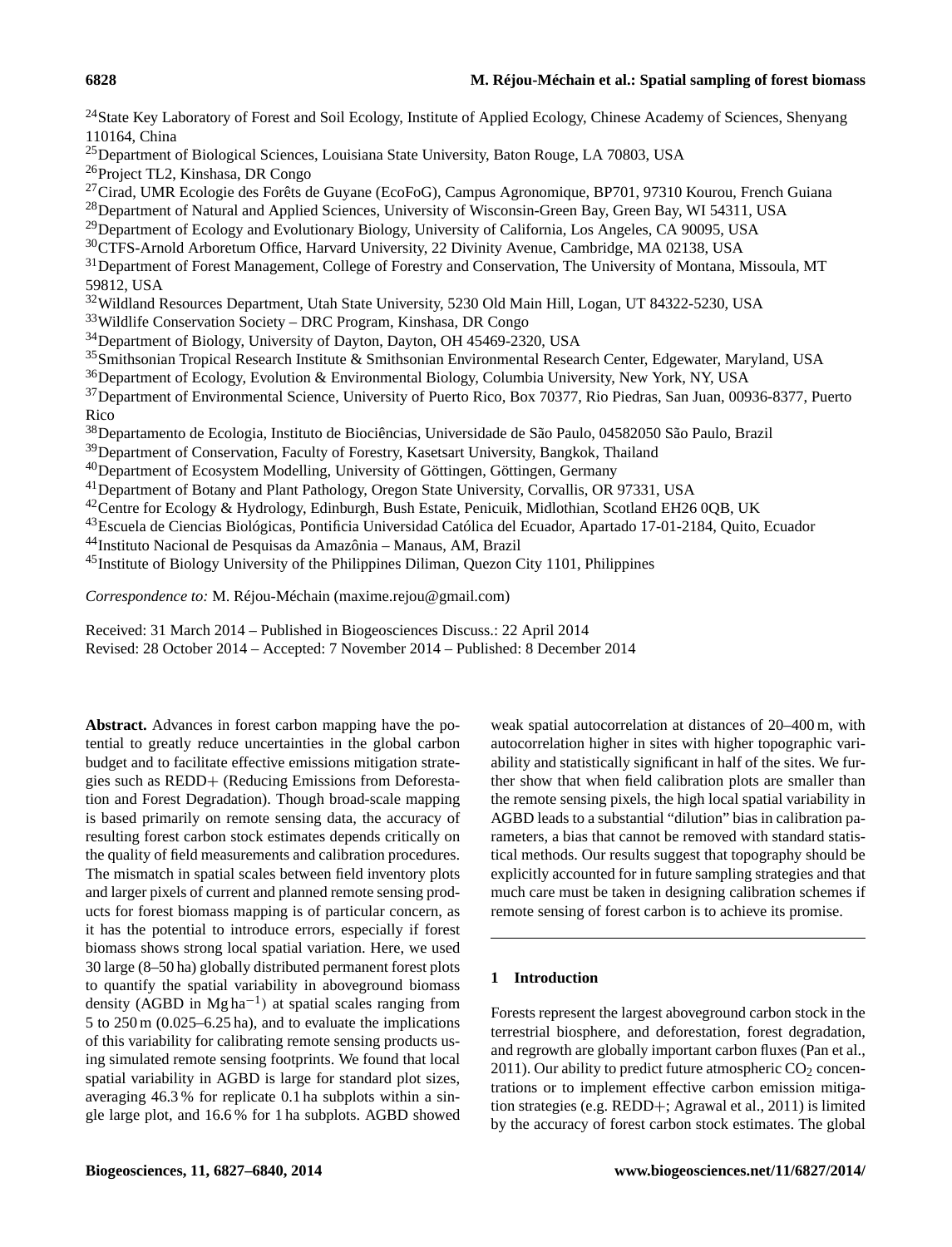monitoring of forest carbon stocks has thus come to the fore of the research agenda, with important implications in economics, policy and conservation (Gibbs et al., 2007).

Aboveground carbon stock estimates based on field inventories and on remote sensing approaches have led to substantial progress in mapping broad-scale forest carbon stocks (Asner et al., 2010; Baccini et al., 2012; Malhi et al., 2006; Saatchi et al., 2011). However, such carbon maps have substantial uncertainties (Mitchard et al., 2014). The most common approach to quantifying forest carbon stocks at regional and national scales is to first stratify the area of interest, and then to assign to each stratum a mean carbon density value estimated from ground measurements. This approach inherently overlooks extensive spatial variation in carbon density within strata, including variation related to forest degradation and regrowth, both crucial components of forest carbon fluxes (Harris et al., 2012; Lewis et al., 2009). Thus, recent studies have moved from classification approaches involving a discrete number of forest types toward approaches encompassing continuous spatial variation in forest structure and carbon density, often utilizing space-based and airborne sensing of vegetation (Asner et al., 2010, 2013; Goetz and Dubayah, 2011; Wulder et al., 2012).

Active remote sensing tools such as light detection and ranging (lidar) and synthetic aperture radar (SAR) are currently the best candidates for forest carbon mapping at broad spatial scales. One forthcoming spaceborne mission is of particularly interest, the P-band radar BIOMASS mission (scheduled for launch in 2020; Le Toan et al., 2011), as it will provide estimates of aboveground carbon and its annual changes in the world's forests. The products from this instrument will have a relatively coarse resolution (200 m) and will rely on ground data to train their inversion models and to evaluate the results. Hence, the quality of the resulting BIOMASS forest carbon map will depend crucially on the accuracy and suitability of the field data used.

The quality of a field-based model calibration and resulting products depends fundamentally on how well forest biomass density in pixels is represented by the field data. In space-based remote sensing of forest biomass, sensor footprints are often many times larger than field plots (Baccini et al., 2007). If forest biomass is uniform within pixel-sized areas, this mismatch in sample area will have little impact on calibration; however, if there is substantial local spatial variability in biomass, then small calibration plots will have large sampling errors. In general, as the sampling area decreases, the variability associated with any field biomass estimate increases, as does the associated sampling error. In addition, the remote sensing field of view often differs from the fieldbased view as a result of geolocalization errors, the conversion of a circular or ellipsoidal footprint into a square pixel, and the mismatch between the forest components measured in-situ and observed by the sensors. Side-looking radar observation is a typical example of such spatial mismatch with field-based tree stem measurements (Villard and Le Toan, 2014) and remote sensing of canopy structure versus fieldbased tree stem measurements is a common source of spatial mismatch in high-resolution remote sensing products (Mascaro et al., 2011). Such spatial mismatches may considerably increase errors during the model training and evaluation steps. There is thus a need to quantify these errors and test strategies to address them.

Here, we analysed spatially explicit forest census data from a global network of 30 large permanent plots (8–50 ha) in natural forests (Condit, 1998; Losos and Leigh, 2004) to quantify local variation in aboveground biomass density (AGBD) and explore its consequences for calibrating largefootprint remote sensing products ( $\geq 0.5$  ha) with field data for smaller plots (Fig. 1; Table S1). Using these very large plots, we address three questions. (1) What is the local variability in AGBD for the most commonly used plot sizes, how does this variability scale with the area sampled, and how does it differ among sites, forest types, and continents? (2) Does local AGBD variability exhibit significant spatial structure (e.g. aggregation) and, if so, what is that structure (strength, spatial scales)? (3) What are the implications of the observed AGBD variability for the accuracy of remote sensing calibration equations when calibration plots are smaller than sensor footprints, and for different statistical procedures?

#### **2 Material and methods**

#### **2.1 Field data**

We used measurements in 30 large forest plots across three continents (8–50 ha each; Fig. 1, Table S1). In 28 of the plots, all free-standing trees  $\geq 1$  cm dbh (diameter measured at 130 cm above the ground or 50 cm above buttresses) were mapped, tagged, and identified taxonomically (Condit, 1998). In two additional plots, only trees  $\geq 10$  cm in dbh were included (Table S1). Trees  $< 10$  cm dbh generally contribute less than 5 % of the total aboveground biomass (AGB) in mature tropical forests (Chave et al., 2003). AGB of each individual stem was estimated using regression models based on the measured individual diameter and the wood-specific gravity assigned to that species and site, or site-specific allometric equations (details in Table S1). We only used data for free-standing woody stems, and excluded lianas from our analyses for the few sites where these were censused. Lianas usually represent less than 5 % of the total AGB (e.g. Schnitzer et al., 2012).

Elevation ranges were computed for each site based on 5–20 m elevation maps generated from either field survey measurements (Condit, 1998) or high-resolution airborne lidar (in Paracou, Nouragues and Haliburton). Among 19 forest plots where elevation maps were available, the elevation range showed a strong and significant correlation with the mean of the standard deviation of elevation within 1 ha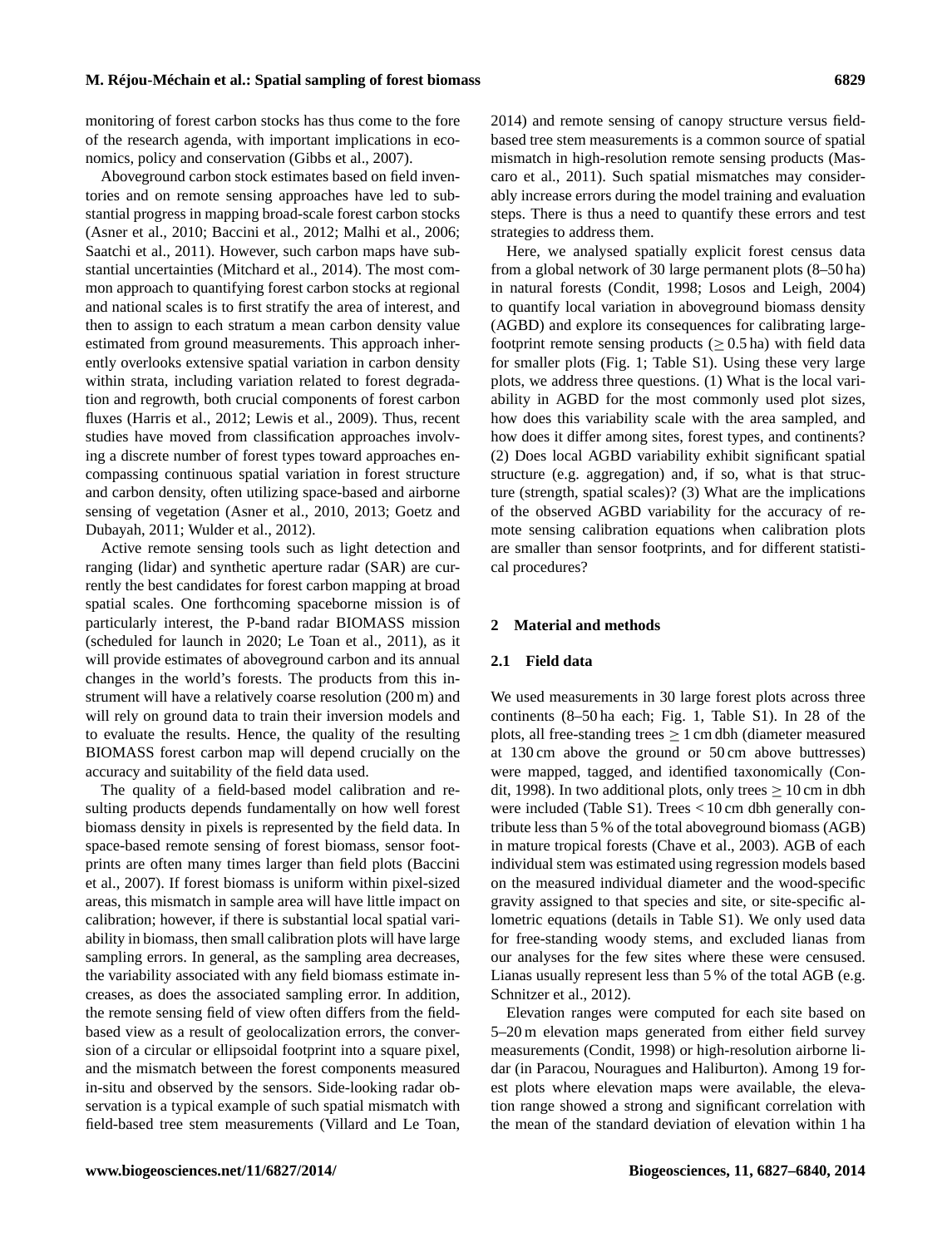

**Figure 1.** Geographical distribution of the 30 study sites (red points) included in the present study, relative to the global distribution of forest (green) from GLOBCOVER2009 (Bontemps et al., 2011), and the boundaries between temperate and subtropical areas (blue and orange dashed lines) and between subtropical and tropical areas (orange and green dashed lines) from Fischer et al. (2012). The four sites at Ituri (Democratic Republic of Congo) are represented by a single dot due to their proximity. Note that Fischer et al. (2012) classify the Yosemite site as subtropical, but we considered it as temperate due to its high elevation. Details on study sites are provided in Table S1.

subplots (Fig. S1). We therefore used the elevation range, a metric available over all sites, as an indicator of topographic variability.

#### **2.2 Local spatial variability in AGBD**

Each plot was gridded into subplots at spatial resolutions ranging from 5 to 250 m, to the extent feasible given the plot dimensions. Within each subplot, AGBD (Mg ha−<sup>1</sup> ) was calculated by summing AGB estimates for all trees whose stems were located within the subplot and expressing this on a per ha basis. We quantified the local spatial variability in AGBD for subplots of area s (in ha) using the coefficient of variation of AGBD among subplots within sites, calculated as

$$
CV(s) = 100 \cdot \frac{\sigma(s)}{\mu},\tag{1}
$$

where  $\mu$  is the mean AGBD in the plot,  $\sigma(s)$  is the standard deviation in AGBD computed from subplots of area s, and  $CV(s)$  is the coefficient of variation for plot area s in percent. A higher CV value indicates a higher relative spatial variability of AGBD (relative to the mean), and therefore greater random sampling error relative to the mean estimate when small subplots are used as samples to represent the full plot area.

We focused on the CV at the 1 ha scale, denoted  $CV(1)$ in our examination of variation among sites. We evaluated whether CV(1) increased with AGBD among sites, and whether it increased with topographic variability as represented by the elevation range, in both cases using nonparametric Spearman rank correlations. We also tested whether CV(1) varied significantly among continents or forest types using nonparametric Kruskal–Wallis tests.

We examined the spatial scaling of variability with area both graphically and quantitatively with fitted functions. Specifically, we graphed  $CV(s)$  vs. plot area (s) on log scales, and fitted power functions to the relationship between the two. In the absence of spatial autocorrelation (i.e. given independence of each grid cell), the logarithm of  $CV(s)$  should decrease linearly with  $ln(s)$ , with a slope of −1/2 , just as the standard error of the mean decreases with increasing sample size (that is,  $CV(s) = \frac{CV(1)}{\sqrt{s}}$ , thus  $log[CV(s)] = log[CV(1)] - 0.5 log[s]$ ). Positive spatial autocorrelation will lead to a slower rate of decline in the CV with increasing sample size over relevant spatial scales, and negative spatial autocorrelation to a more rapid decline. We fitted power functions for the relationship of  $CV(s)$  to s through linear regression on the log-transformed variables, and tested whether 95 % confidence intervals of the fitted exponents (slopes) included the value −0.5 expected in the absence of autocorrelation. The confidence limits were calculated from the estimated standard error of the slope and Student's t distribution.

#### **2.3 Local spatial structure in AGBD**

We used empirical variograms to assess the spatial autocorrelation in AGBD for  $20 \times 20$  m (0.04 ha),  $50 \times 50$  m (0.25 ha) and  $100 \times 100$  m (1 ha) subplots, with subplots created by gridding each plot as above. We calculated variograms with the following formula:

$$
\sigma^2 d = \frac{1}{2N} \sum (\text{AGBD}_{\text{xi}+d} - \text{AGBD}_{\text{xi}})^2,\tag{2}
$$

where  $AGBD_{xi}$  is the AGBD observed at location xi, d is a class of spatial distance between two locations and  $N$  is the number of pairs of observations, as implemented in the R package geoR (Ribeiro Jr. and Diggle, 2001). Distances between two subplots were based on the coordinates of the centre of each subplot. To make the variograms comparable among plots, we transformed the variance  $\sigma^2(d)$  to a coefficient of variation with  $CV(d) = 100 \cdot \sqrt{\sigma^2(d)} / \mu$ , where  $\mu$  is the mean AGBD of the plot.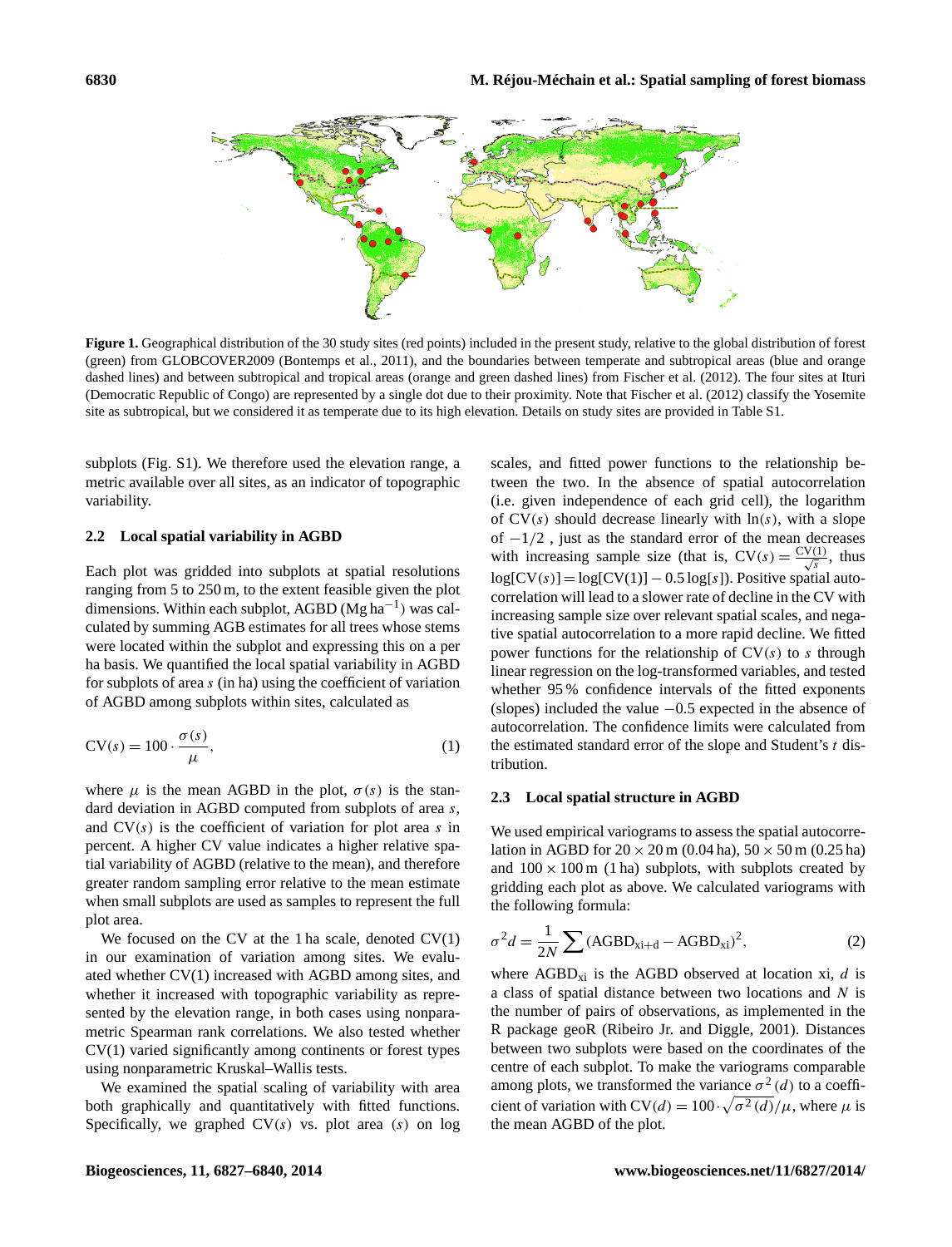

**Figure 2.** Schematic representation of the simulations used to assess expected errors when the calibration/validation plots and the remote sensing footprint differ in shape and size. (1) Within each large mapped plot, a point is chosen to be the centre of both the simulated remote sensing footprints and the simulated calibration subplots; it is chosen randomly from all points for which the largest footprints and calibration plots are fully inside the mapped large plot. (2)  $AGBD$ <sub>footprint</sub> is calculated within circular areas centred on this point, simulating the remote sensing footprint, for the listed sizes. (3)  $AGBD$ <sub>subplot</sub> is calculated within square areas centred on this point, simulating calibration/validation plots, for the listed sizes. We replicated this procedure 1000 times and then calculated the root mean squared error of AGBD<sub>subplot</sub> relative to AGBD<sub>footprint</sub> for each combination of areas in which the subplot area is less than or equal to the footprint area, and normalized by the mean AGBDfootprint to obtain a measure of relative error specific to that combination of scales, ErrCV (see Eqs. 3–5).

To further investigate the spatial structure of AGBD within field plots, we used wavelet functions (Percival, 1995). Wavelet analysis decomposes the variance of a process on a scale-by-scale basis, thus it is very useful for study of a variable influenced by multiple processes operating simultaneously at different spatial scales (Detto and Muller-Landau, 2013). A plot of wavelet variance versus scale indicates which scales are important contributors to the total process variance. For example, global spatial variation in temperature could be decomposed into the sum of large-scale variation due to latitude and smaller-scale variation due to topography. In the absence of any spatial structure, the normalized wavelet variance (the wavelet variance divided by the variance computed from the values of the quadrants) is 1 at all scales. A value greater than  $1$  at scale  $s$  indicates that the variance of the process at that specific scale is higher than expected under complete spatial randomness (spatial independence between observations), i.e. the scale-specific variation is spatially structured independently of the spatial variation occurring at larger and smaller scales. In contrast, a normalized wavelet variance of less than 1 indicates that the scale-specific variation is lower than would be expected under complete spatial randomness. Details of the methods for calculating the wavelet variances are given in the Supplement S1.

For each spatial scale, we then tested whether the scalespecific variation in AGBD among sites is explained by elevation range using Spearman's  $\rho$  correlation tests between the normalized wavelet variance and the elevation range.

# **2.4 Implications of local variability in AGBD for large-footprint remote sensing calibration**

To assess the implications of local spatial variability in AGBD for remote sensing calibration, we explored the joint influence of field plot size and of footprint size of a hypothetical remote sensing observation on the sampling error associated with an AGBD estimate. We simulated different plot sizes and footprint sizes under the best-case scenario in which the remote sensing instrument was able to retrieve the exact value of AGBD as measured in field plots. Because the remote sensing field of view often differs from the fieldbased one, we simulated a spatial mismatch between the plot and footprint shape; for simplicity, we modelled the remote sensing pixels as circles and the calibration plots as squares. More precise quantification of such spatial mismatch could be obtained using sensor-specific and 3-D simulation approaches. We simulated field plots of 0.04, 0.1, 0.25, 0.5, 1, 2 and 4 ha centred in remote-sensing circular footprints of 0.5, 1, 2 and 4 ha (Fig. 2). We then estimated the error associated with using the field plot to estimate AGBD in the footprint, henceforth referred to as sampling error. Note that this approach more generally attempts to assess the errors generated when sample measurements are extrapolated to a larger scale. Specifically, we calculated ErrCV as the ratio between the root mean square error (RMSE) and the mean AGBD within footprints (MAGBD) for each combination of areas in which the field plot area is less than or equal to the footprint area:

$$
RMSE = \sqrt{\frac{1}{N} \sum_{i=1}^{N} (AGBD_{footprint, i} - AGBD_{sublot, i})^{2}},
$$
 (3)

$$
MAGBD = \frac{1}{N} \sum_{i=1}^{n} AGBD_{footprint, i},
$$
 (4)

$$
ErrCV = RMSE/MAGBD,
$$
\n(5)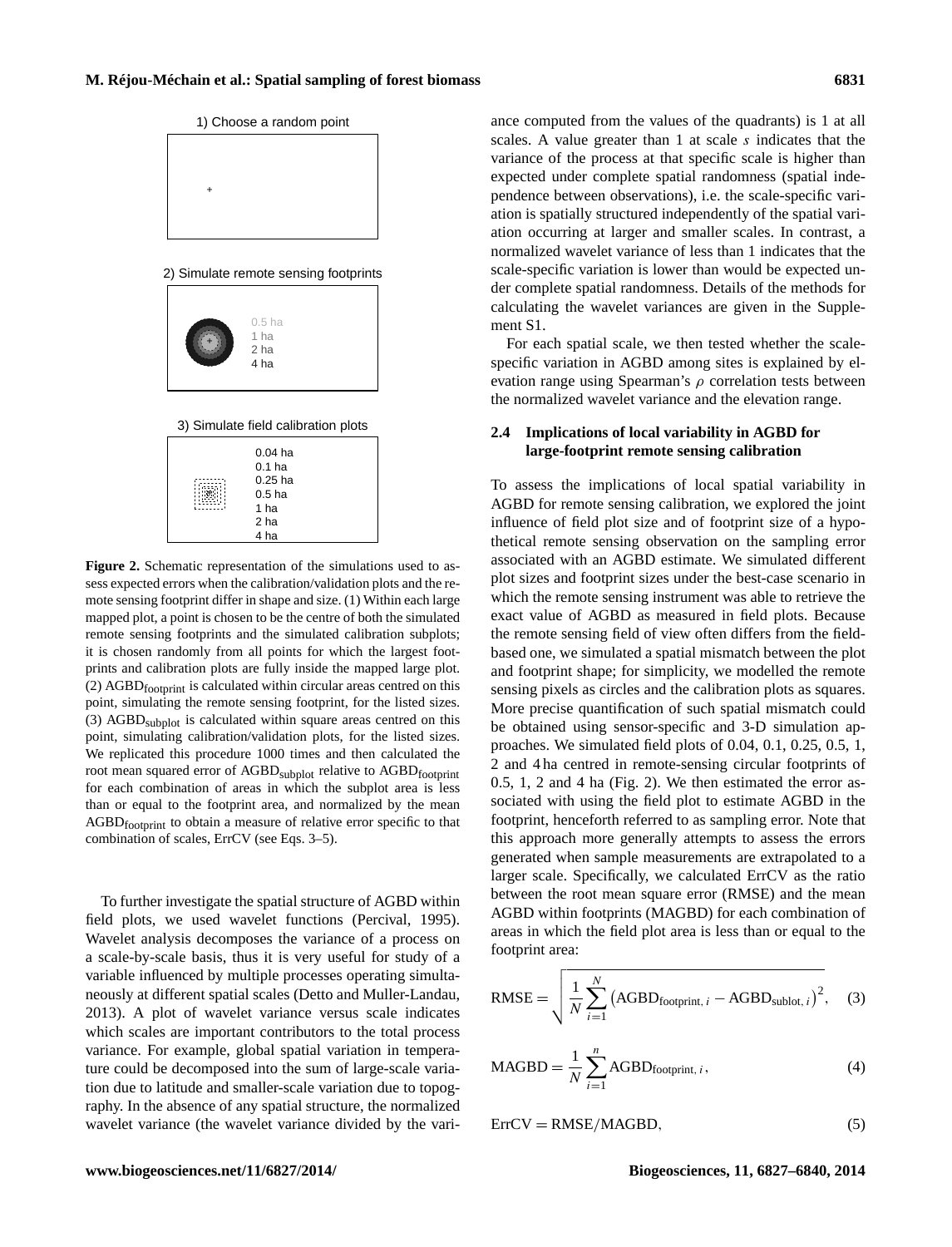where  $N$  is the number of simulations (1000 per combination),  $AGBD_{footprint,i}$  is the AGBD within the remotesensing footprint (i.e. the circle) for the ith simulation, and  $AGBD_{\text{subplot},i}$  is the AGBD within the field subplot for that simulation. Five of our plots (the Haliburton plot and the four Ituri plots) were too small to accommodate a circular 4 ha footprint and were thus not included in the calculation of ErrCV at this scale.

To illustrate how this sampling error propagates into AGBD maps, we then fitted calibration equations from the combination of simulated remote sensing pixels and field calibration plots. For this exercise, we simulated square remote sensing pixels of 4 ha, thus mimicking the expected resolution of the BIOMASS mission's future products (Le Toan et al., 2011). Given the size of our field plots, we were able to simulate 60 such pixels (i.e. two pixels per plot for 30 plots). Within each simulated pixel, we assumed that a single randomly located field plot was available for calibration, for area of 0.01, 0.04, 0.25, 0.5, 1 or 2 ha (i.e. 60 calibration plots, one per 4 ha pixel). For each field plot scale we calculated the coefficients of an ordinary least squares (OLS) linear regression between the AGBD estimated in the calibration subplots of a given area and the simulated pixels. We changed the location of the subplots in each plot a thousand times and averaged the regression coefficients for each subplot size.

It is well-established in the statistical literature that random error in the independent variable, such as that which results from sampling error in field plots, leads to systematic underestimation of the OLS regression slope, a bias referred to as attenuation or regression dilution (Fuller, 1987). This phenomenon is easily understood as the OLS slope  $\beta$  is calculated as  $\beta = \sigma^2(X, Y) / \sigma^2(X)$ , where  $\sigma^2(X, Y)$  is the covariance of X and Y and  $\sigma^2(X)$  is the variance of X. If W is a measure of X with measurement error (that is,  $W = X + \varepsilon_X$ ), then  $\sigma^2(W) > \sigma^2(X)$  (Mcardle, 2003). Hence, the estimate of  $\beta$  tends to zero as the measurement error in X increases to infinity, a phenomenon referred to as the dilution bias.

Several methods have been proposed to correct for this bias (Carroll and Ruppert, 1996; Frost and Thompson, 2000; Smith, 2009). The method of moments estimator (Carroll and Ruppert, 1996; Fuller, 1987) assumes that a corrected slope,  $\beta_{MM}$ , could be calculated from the observed slope,  $\beta$ , using a reliability ratio,  $R_r$ , with

$$
\beta_{\rm MM} = \frac{\beta}{R_{\rm r}},\tag{6}
$$

where

$$
R_{\rm r} = \frac{\sigma^2(W) - \sigma^2(\varepsilon_X)}{\sigma^2(W)}.
$$
\n(7)

To estimate  $\sigma^2(\varepsilon_X)$ , the variance of the sampling error in  $X$ , we generated new estimates of  $X$  (here the AGBD of calibration plots) by bootstrapping over 0.01 ha  $(10 \times 10 \text{ m})$ subplots the calibration plot (i.e. 100 bootstrapped values

for each of the 60 calibration plots). The reliability ratio  $R<sub>r</sub>$  was estimated using the intraclass correlation coefficient (ICC), an accurate proxy for  $R_r$  (Frost and Thompson, 2000), considering the bootstrapped values as repeated measures grouped by calibration plot units. ICC was estimated through a one-way analysis of variance of repeated measures considering the calibration plots as a factor. This approach was called "within subplot  $R_r$ ". We also carried out a second reliability study based on additional subplots (i.e. replicates) established randomly inside the 4 ha pixels (in Supplement S2).

We evaluated two alternatives to OLS that have the potential to produce less bias in calibration equations. First, the reduced major axis (RMA) regression minimizes the sum of squared distances both horizontally (accounting for the error in  $X$ ) and vertically (accounting for the error in  $Y$ ). Second, the nonparametric Theil–Sen estimator, also known as Sen's slope estimator or the single median method, is the median of all the slopes determined by all pairs of observations. Both methods have been proposed as preferred alternatives to OLS in remote sensing studies (Cohen et al., 2003; Fernandes and Leblanc, 2005; Mitchard et al., 2013; Ryan et al., 2012).

All analyses were performed using R version 3.0.2 (R Development Core Team, 2013). The R code for the analyses is available on request from the first author.

#### **3 Results**

#### **3.1 Local spatial variability in AGBD**

The coefficient of variation for AGBD at the 1 ha scale, CV(1), varied among sites ( $n = 30$ ) from 5.1 (Haliburton, Canada) to 29.9 % (Palanan, Philippines), with a mean of 16.6 %, and a median of 15.2 % (Table S2). The best predictor of variation in CV(1) among plots was within-plot elevation range, that is, the difference between the highest and lowest elevation (Spearman's  $\rho = 0.70$  and  $p < 10^{-4}$ ; Fig. 3a). Thus, topographic variability, represented in the analyses by elevation range across the plot, explained considerable variation in AGBD variability among sites at the 1 ha scale. In contrast, CV(1) was not significantly correlated with mean AGBD (Spearman's correlation test,  $p = 0.15$ ), and did not differ significantly among forest types (tropical, subtropical and temperate; Kruskal–Wallis test;  $p = 0.47$ ) or among continents (Kruskal–Wallis test;  $p = 0.18$ ). Asian tropical field plots tended to show higher biomass variability than other tropical field plots (median CV(1) of 24.4 and 14.3 % respectively), consistent with their higher average topographical variability (median elevation range of 90 m for Asian tropical plots and 24 m for tropical non-Asian plots).

Regressing the logarithm of  $CV(s)$  against  $ln(s)$ , we found that in 15 of 30 sites the slope was significantly greater (less negative) than  $-1/2$ , suggesting significantly positive spatial autocorrelation in AGBD at the scales investigated. In contrast, in only two sites, the Ituri Edoro 1 plot in Democratic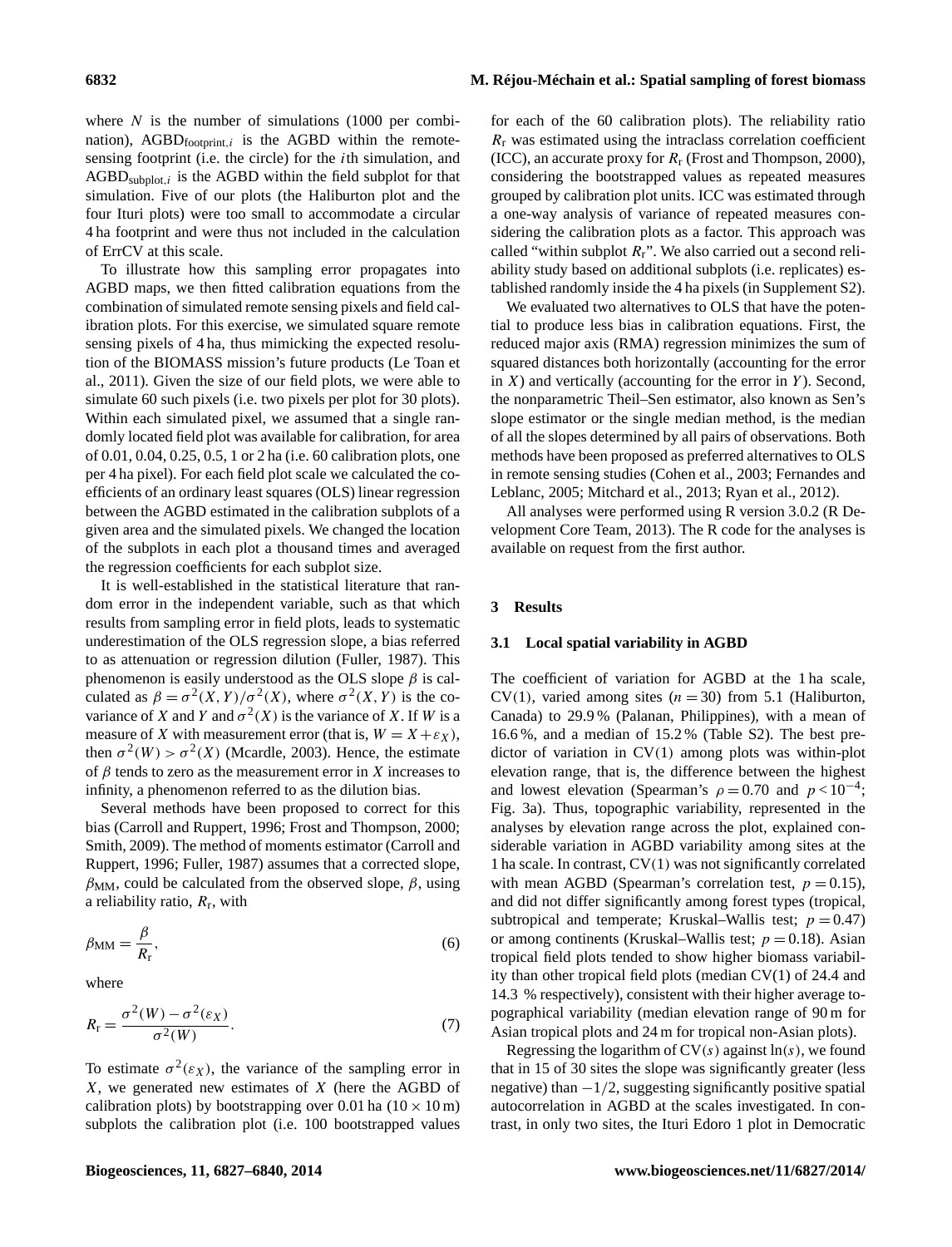

**Figure 3.** Local spatial variability in AGBD as a function of topographic variability and of spatial scale. **(a)** The variability at the 1 ha scale, CV(1), was positively correlated with elevation range among plots (one point per site). **(b)** The variability declined with increasing spatial scale within each site (one dashed line per site) and in the cross-site mean (solid black line) and deviated from the slope of  $-0.5$  (on log-log scales) expected in the absence of spatial autocorrelation in AGBD. Separate graphs for each individual site are provided in Fig. S3 and standardized CV measures within 4 ha subplots are shown in Fig. S4.



**Figure 4.** Spatial variograms of AGBD for three different spatial resolutions. Ensemble average variograms for AGBD in square subplots of size  $20 \times 20$  m,  $50 \times 50$  m and  $100 \times 100$  m, with variances transformed into distance-specific coefficients of variation  $(CV(d))$ . Variograms for individual plots at each spatial resolution are shown in Fig. S5. Separate graphs for each site, with confidence intervals for the null hypothesis of no spatial correlation, are shown in Figs. S6–8.

Republic of Congo and the Paracou plot in French Guiana (Fig. 3b, Table S2–3), the slope was significantly lower than −1/2 , suggestive of negative spatial autocorrelation. Sites with greater elevation range showed shallower fitted slopes (Spearman's  $\rho = 0.47$  and  $p = 0.01$ ). Such positive spatial autocorrelation means that extrapolation from 1 ha values under the assumption of no spatial autocorrelation will lead to a slight but systematic overestimation of  $CV(s)$  for areas  $(s)$ smaller than 1 ha, and underestimation for areas larger than 1 ha (Fig. S3).

#### **3.2 Local spatial structure in AGBD**

Variograms revealed only weak spatial autocorrelation of AGBD at 20, 50 and 100 m resolution over distances of 20– 400 m (Figs. 4, S5). The average coefficient of variation for AGBD was only slightly higher between distant subplots than between neighbouring ones. Though these increases with distance were generally very small, they were statistically significant in half of the plots at 20 and 50 m resolution (Figs. S6–8), consistent with the results of the analysis of the slope of spatial variability with plot scale (see above), showing that even weak spatial aggregation may have an influence on the scaling of variability in AGBD.

Wavelet analyses also showed a relatively small departure from the complete spatial randomness (Figs. 5, S9). The average normalized wavelet variances at scales above  $\sim$  90 m were greater than 1, indicating that a substantial part of the spatial structure of AGBD occurs at these scales. Interestingly, many sites showed low variability at intermediate scales (25–75 m). The plots with greater elevation range were characterized by larger wavelet variances at scales > 100 m (Figs. 5, S9), suggesting that the large-scale variations are driven by topographic effects.

## **3.3 Implications of local spatial variability in AGBD for large-footprint remote sensing calibration**

Field-based sampling error depended on both field plot and remote sensing footprint areas. For very small field subplots (0.1 ha and below), sampling error was due mostly to field sampling and was relatively insensitive to the footprint size (Fig. 6). For subplots and footprint size of 0.5 ha and larger, subplot area and footprint area had similar effects on the sampling error. The error due to the spatial mismatch (circle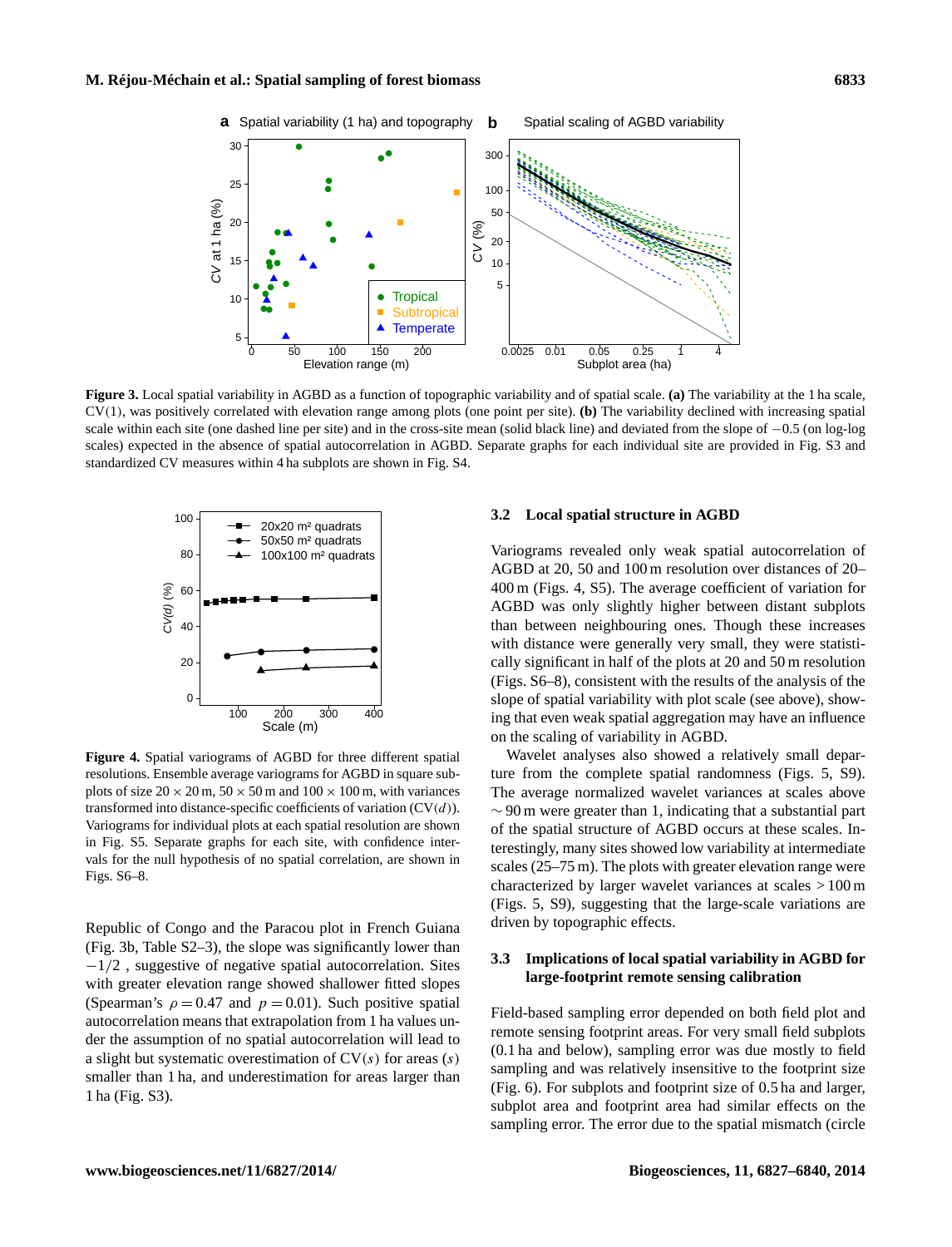

**Figure 5.** Scale-wise decomposition of spatial variation in AGBD and its relationship to elevation range. **(a)** The normalized wavelet variance of AGBD as a function of spatial scale for individual plots (coloured lines) and for the ensemble average across plots (solid black line). A wavelet variance at a given scale reflects the spatial structure of AGBD specific to that scale, with a value of 1 (solid grey line) indicating no spatial autocorrelation, lower values indicating negative spatial autocorrelation, and higher values positive spatial autocorrelation. Separate graphs for each site, with confidence intervals for the null hypothesis of no spatial correlation, are shown in Fig. S9. **(b)** Among-site Spearman's  $\rho$  correlation of the elevation range with the wavelet variance for different spatial scales. P values of Spearman's  $\rho$  correlation tests are provided within the panel.

versus square) was much higher for small calibration plots: when the field calibration plot area was equal to the footprint area (i.e. a ratio of 1; Fig. S10).

Field-based sampling error resulted in systematic underestimation of calibration slopes, which could not be corrected through any currently available statistical approaches. The OLS regression slope was underestimated by an average of 54 % with 0.1 ha subplots and by 37 % with 0.25 ha subplots (Fig. 7a; see examples of fits in Fig. S11). The large sampling errors associated with small field plots caused large dilution biases (i.e. slope underestimation). Such dilution biases result in an underestimation of the variance in AGBD; in particular, application of the resulting calibration equations would produce systematic underestimation of AGBD in high AGB areas, and systematic overestimation in low AGBD areas. Alternatives to OLS models, such as reduced major axis (RMA) regression and the Theil–Sen estimator, corrected for at best half of this bias (Fig. 7b). Our bias correction approach, based on bootstrapping over spatial variability within subplots, outperformed the RMA and the Theil–Sen estimator for plots  $\geq 0.25$  ha, but remained too conservative ("within subplot  $R_r$ " in Fig. 7b). The alternative reliability study approach involving replicate subplots did somewhat better, but requires greatly increased ground sampling effort (in the Supplement Table S2, Fig. S2).

#### **4 Discussion**

Given the pressing need to monitor global forest carbon stocks, ecologists and remote sensing experts need to pay careful attention to quantifying the errors associated with forest carbon estimates. Our results quantify large spatial variability in mean AGBD for plot sizes smaller than 0.25 ha (the mean CV was of 26 % at the 0.25 ha resolution; Table S2). This large local spatial variability in AGBD results in substantial sampling errors when small plots are used to estimate AGBD within larger areas, which in turn bias calibration equations based on such estimates. Many forest inventory plots are much smaller than 0.25 ha and are regularly used for calibrating coarser-resolution remote sensing products. Our findings suggest that using such small field plots to calibrate coarser-resolution remote sensing products is likely to cause strong systematic biases in carbon maps.

#### **4.1 Local spatial variability and spatial structure of AGBD**

We found that the coefficient of variation in AGBD averages  $\sim$  16.6% at 1 ha, and scales roughly with  $s^{-1/2}$ , where s is the plot area. This present study confirms the findings of previous studies of individual sites or forest types (Baraloto et al., 2013; Chave et al., 2003; Holdaway et al., 2014; Keller et al., 2001; Wagner et al., 2010) and generalizes the results to many sites that encompass a wide range of forest types and topographical variation. We found that spatial variability of AGBD tended to be greater in hilly terrain, confirming that topography is a major driver of AGBD variability (e.g. de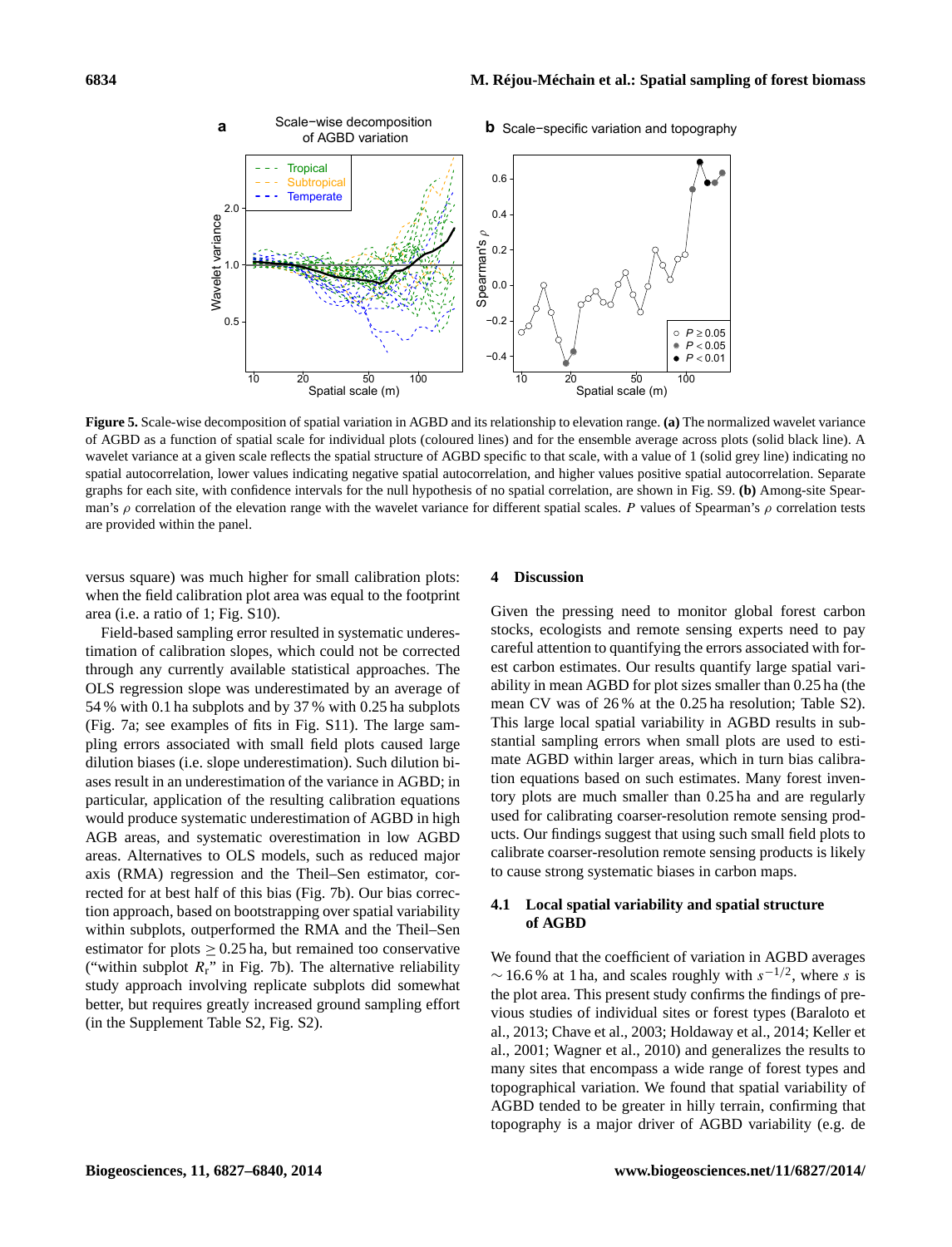

**Figure 6.** Expected sampling errors when the calibration/validation plots and the remote sensing footprint differ in shape and size. The remote sensing footprint is assumed circular, and subplots are assumed to be square to simulate the spatial mismatch between the remote sensing signal and the calibration plot (Fig. 2). The mean ErrCV in AGBD estimates across all sites  $(n = 30)$  is both given within the figure and illustrated by colours, and the range of ErrCV across sites is given in parentheses below the mean.

Castilho et al., 2006; Detto et al., 2013). This is an important finding given that 23 % of the world's forests are on hilly terrain (Table S4). This result suggests that forest biomass maps in hilly areas have larger uncertainties, and that forest plot sampling designs should take topography into account (see below).

We found no other systematic differences in AGBD variability among continents, among forest types or with mean AGBD. The higher AGBD variability found in our tropical Asian study sites compared with other tropical sites was probably due to their larger topographic variability. This finding is no accident of our study locations; remaining oldgrowth tropical forests in Asia are disproportionately located in topographically complex terrain, more so than on other continents (Table S4), probably because these areas have disproportionately escaped human disturbance.

Approximately half of the sites individually exhibited statistically significant spatial autocorrelation in AGBD. Decomposition of the variance in AGBD at different spatial scales using wavelet analyses confirmed spatial aggregation at scales  $> 100 \,\mathrm{m}$ , and the role of topography in explaining aggregation at these scales (Fig. 5b). These results suggest that the weak spatial autocorrelation found in many plots is due to broad-scale topographic differences. In a previous scale-wise analysis of a 5000 ha area of moist tropical forest, Detto et al. (2013) likewise found strong wavelet coherence between canopy height (a proxy for AGBD) and topography at scales of 100–800 m. These scale-specific results are consistent with prior literature (reviewed in Detto et al., 2013) documenting how forest structure and biomass vary with topography (de Castilho et al., 2006; McEwan et al., 2011; Valencia et al., 2009).

In most plots, the wavelet analyses also revealed that spatial variability specific to scales of 25–75 m was lower (i.e. more uniformly distributed) than expected by chance. We hypothesize that this pattern may be associated with neighbourhood competition and gap-phase dynamics. That is, the forest can be thought of as a mosaic of patches of different age, reflecting time since the last disturbance (e.g. major treefall), with patch age strongly influencing AGBD (Moorcroft et al., 2001). Within such patches, biomass variation is reduced by the common time since disturbance, and also because local competition may cause large trees to be more evenly spaced than would be expected by chance (Lutz et al., 2013). This local uniformity is overlaid on the larger-scale topographic variation, and is evident only through scale-wise wavelet analyses that separate the two.

# **4.2 Field sampling error and remote sensing of carbon stocks**

We showed that when field plots were very small (0.1 ha and below), the sampling error was due mostly to the contribution from field sampling, and was relatively insensitive to footprint area. Hence, with relatively high-resolution pixels such as in the Landsat (30 m) or ICESat/GLAS (Ice, Cloud, and land Elevation Satellite/Geoscience Laser Altimeter System) (∼ 70 m) products, sampling errors are likely to be very high if smaller plots are used or if spatial mismatches between the field and the sensor signal occur. This is because most of the AGBD variability is at the local scale so that a small difference between the areas sampled in the ground and by the sensor generates a large error. This is well illustrated by our finding that the error was much lower for large calibration plots even when the same ratio of calibration plot area to footprint area was maintained (Fig. S10). This reflects decreasing edge-to-area ratios for larger areas, which also provide other advantages for larger plots (see also Mascaro et al., 2011; Zolkos et al., 2013).

Our analyses show that the field-sampling strategy may result in a serious bias in model calibration of remote sensing products. When this bias is present, inversion models return AGBD values that are regressed to the mean of the calibration plots (Fig. 7a), and thus underestimate the true spatial AGBD variance. For instance, in a recent study that used 112 circular 0.13 ha plots to calibrate L-band radar products (Carreiras et al., 2012), the slope of an OLS regression was found to be underestimated by 86 % and the final AGBD map displayed a much lower variance than the map produced by Saatchi et al. (2011). The dilution bias is independent of the number of calibration plots; it depends only on the sampling error associated with these plots, which is determined largely by plot size. Though the mean AGBD of the calibration plots is inherently correctly predicted (Fig. 7a), the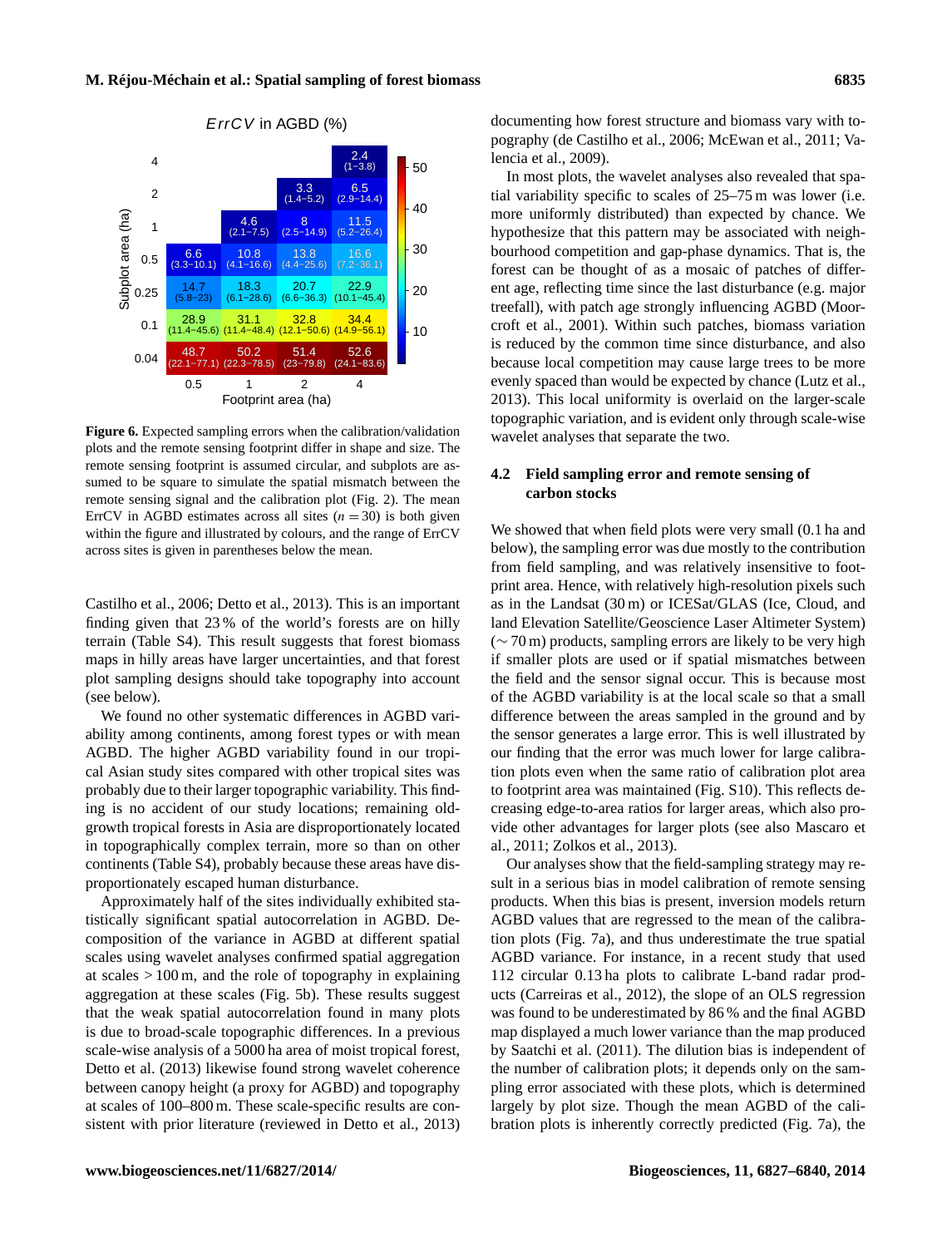

**Figure 7.** Propagation of field sampling error to remote sensing products: the dilution bias. **(a)** The mean regression lines obtained from an OLS linear regression between the AGBD estimated within 4 ha pixels randomly established in large plots  $(n = 60$ , dependent variable) and variable-size subplots located within these pixels (independent variable) differ depending on subplot areas (see key), and are biased with respect to the true slope of 1 (slope dilution biases associated with each subplot area are provided in parentheses). All the lines cross at the mean AGBD over all sites. **(b)** Different potential correction methods (see key) result in improved estimates of the slopes, but still retain considerable bias. The points corresponding to the lines in panel **(a)** are shown with matching colours. The true slope of 1, i.e. the slope that would have been obtained without bias, is illustrated by the solid grey line.

landscape mean AGBD and thus the landscape total AGBD will be correctly predicted only if the landscape mean is identical to the mean of the calibration plots.

We found that the best way to diminish the dilution bias is to bootstrap over spatial variability using subplots within plots and to correct the estimated slope using these simulated "replicates". Some remote sensing studies have argued that alternatives to OLS regression such as RMA or the Theil–Sen estimator are good alternatives to OLS regression when errors occur in X (Cohen et al., 2003; Fernandes and Leblanc, 2005; Mitchard et al., 2013; Ryan et al., 2012). Here, we showed that these alternatives do not resolve the dilution bias and still provide strongly biased products. In theory, the dilution bias could be removed completely through Deming regression; however, this approach requires information on the ratio of the error variances in the two variables (Deming, 1944). The results we present here can assist in the estimation of error variances for field plots of different sizes. However, estimating error variances for remote sensing products – that is, their error in providing an estimate of the true value of AGBD – remains a challenge.

## **4.3 Implications for designing forest inventories and remote sensing calibration schemes**

Our careful quantification of local spatial variability and spatial structure in AGBD should be useful for the design of national and regional forest inventories, as well as in remote sensing applications. Weak spatial autocorrelation at scales of less than 100 m suggests that there is generally no gain in representativeness from locating multiple small plots within

a small area or footprint  $(\leq 100 \,\text{m})$  when compared to establishing one larger plot in the same area. That is, because neighbouring small plots are on average almost as different as more distantly located small plots, expanding a single small plot provides similar information as adding another small plot nearby. A number of forest inventory designs use clusters of very small plots ( $\leq 0.04$  ha); e.g. the US Forest Service Forest Inventory and Analysis program (Bechtold and Patterson, 2005). Based upon our results these cluster designs appear to have distinct disadvantages for calibrating remote sensing products as their small dimensions are below the resolution of most sensors, and their edge to area ratios are higher than single larger plots for the same total area. Although small plots may have practical advantages in time needed for field sampling and reduced equipment costs, these advantages should be carefully weighed against the disadvantages for biomass measurements. Such small plots may induce strong biases when used individually for calibrating coarser-resolution remote sensing products.

Our results reinforce the importance of topography as a factor that should be taken into account in designing forest inventories. AGBD variation at scales of > 100 m was strongly associated with topographic variation in our analyses as was also found in previous studies (Detto et al., 2013). This suggests that sampling should generally be stratified by topographic position (e.g. ridges, valleys and slopes), especially if landscape AGBD is to be estimated purely from a field-based approach. In contrast, where the aim of field sampling is to calibrate coarse-resolution remote sensing products, this might suggest that topographically complex areas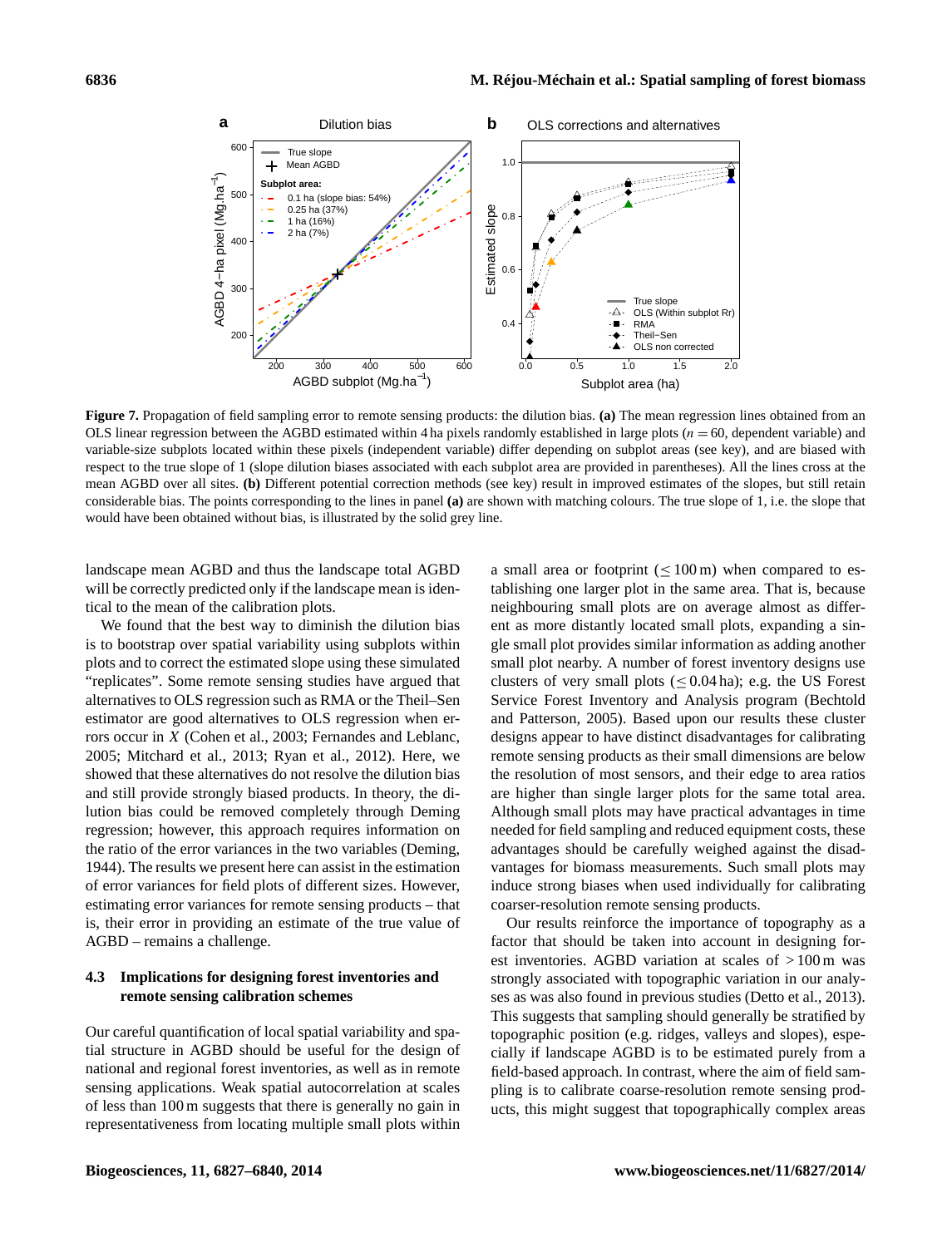should best be avoided to minimize sampling errors associated with local spatial variability. However, the gain from reducing such sampling errors would have to be weighed against the potential to bias the calibration sample if forests in topographically complex areas differ systematically in the relationship between remote sensing signals and AGBD.

The best way to avoid the dilution bias is to use calibration plots covering entire remote sensing pixels. For remote sensing tools with a resolution on the order of 4 ha, such as the planned BIOMASS mission, it is realistic to invest in a network of similarly sized field calibration plots. Though such field sampling is expensive, it would greatly improve the basis for mapping forest biomass, and its cost would remain small compared with the investment in the satellite itself. An alternative is to use a two-step approach in which a coarse-resolution remote sensing product is calibrated against a higher-resolution remote sensing product itself calibrated with field plots. For instance, airborne lidar may retrieve forest carbon stocks with an error of ca. 10–15 % at 1 ha resolution (Mascaro et al., 2011; Zolkos et al., 2013). This compares favourably with errors from purely field-based estimates for 1 ha and smaller plots (Fig. 3). Errors in lidar-based estimates are expected to be even lower for larger areas, as random errors average out (Mascaro et al., 2011). Baccini and Asner (2013) found that using wallto-wall airborne lidar AGBD estimates to calibrate a 500 m resolution MODIS product led to much less error than using nested AGBD estimates from GLAS footprints (60–75 m resolution). This shows that even if the operational cost associated with lidar coverage is high, the use of lidar technology has the potential to greatly reduce the errors during the calibration step. In this case, care must be taken that errors are carefully and appropriately propagated through the two-stage calibration to the final map (Asner et al., 2013).

Future research should integrate the results of this study with information on other sources of error in order to assess the relative importance of field sampling errors to forest carbon estimation and make appropriate recommendations. Other important sources of error in forest carbon estimates include field measurement errors (Flores and Coomes, 2011; Larjavaara and Muller-Landau, 2013), biomass allometries (Chave et al., 2014, 2004; Molto et al., 2013), data cleaning procedures (Muller-Landau et al., 2014), and wood carbon content (Thomas and Martin, 2012). At the scale of forest inventories and calibration schemes, a major source of error is the uneven and nonrandom distribution of plots at broad spatial scales, an outstanding problem in the tropics where, for example, the central Amazon, the central Congo Basin, and swamp forests all remain insufficiently sampled.

#### **5 Conclusions**

Accurate measurements of forest carbon stocks are critical to reduce uncertainties in the global carbon budget and for the REDD (Reducing Emissions from Deforestation and Forest Degradation) programme. However, uncertainty associated with forest carbon maps remains poorly quantified (but for notable exceptions see Asner et al., 2013; Gonzalez et al., 2010; Mermoz et al., 2014). In this paper, we used a largescale global data set to illustrate that high local spatial variability in AGBD leads to large sampling errors when plots of standard sizes (e.g. 0.1, 0.25, 1 ha) are used to estimate AGBD over larger areas (e.g. 4 ha, the expected resolution of BIOMASS products). We also show that remote sensing estimates of biomass density that rely on field data for calibration may be highly biased if such field-sampling errors are large. Such biases have previously been ignored by the remote sensing community and, as we show, can only be partially corrected by available statistical tools. Overall, our results strongly suggest that calibration of coarse-resolution remote sensing products to estimate forest carbon would benefit greatly from more investment in large forest plots that are large enough to encompass entire pixels. We hope that this contribution will stimulate further work on the propagation of field sampling errors to remote sensing products and that future studies will pay more careful attention to field sampling and calibration strategies.

### **The Supplement related to this article is available online at [doi:10.5194/bg-11-6827-2014-supplement.](http://dx.doi.org/10.5194/bg-11-6827-2014-supplement)**

*Acknowledgements.* We thank E. T. A. Mitchard, G. P. Asner and an anonymous reviewer for useful comments and suggestions on our work. We are also grateful to all the people, institutions, foundations, and funding bodies that have contributed to the collection of the large plot data sets [\(http://www.ctfs.si.edu/group/Partners/Forest+Plot+Institutions\)](http://www.ctfs.si.edu/group/Partners/Forest+Plot+Institutions), including the staff members and central office of the Amacayacu National Natural Park of Colombia, NSF support for the Luquillo LTER program and EU FP7 support through the ROBIN project for Jill Thompson. We sincerely thank Erika Gonzalez and Sandeep Pulla for their help with analyses for the SCBI and Mudumalai plots, respectively. Financial support for the analyses presented here was provided by the CNES (postdoctoral grant to M. Réjou-Méchain), the National Science Foundation (DEB #1046113), and two Investissement d'Avenir grants managed by Agence Nationale de la Recherche (CEBA: ANR-10-LABX-25-01; TULIP: ANR-10-LABX-0041).

Edited by: M. Williams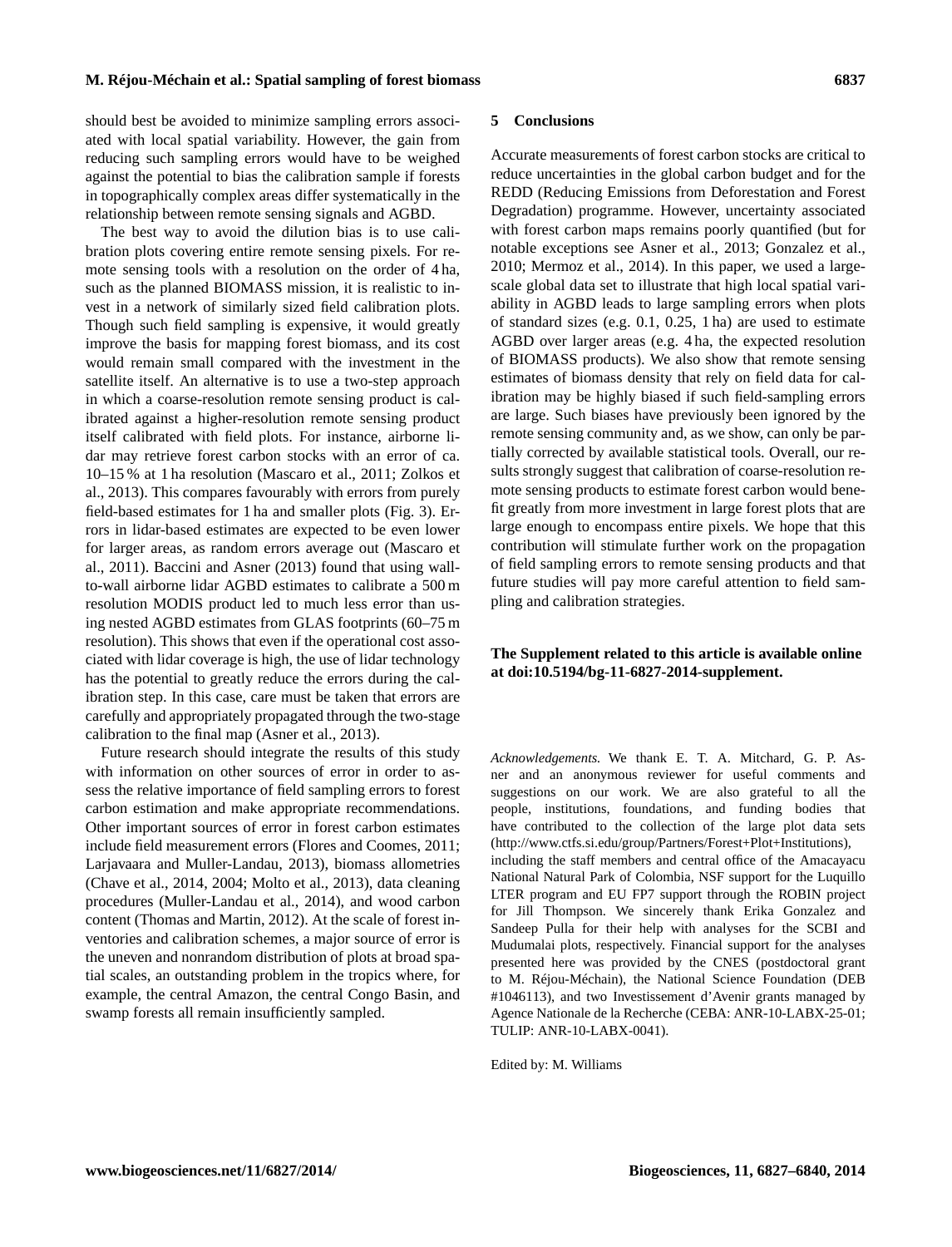#### **6838 M. Réjou-Méchain et al.: Spatial sampling of forest biomass**

# **References**

- Agrawal, A., Nepstad, D., and Chhatre, A.: Reducing emissions from deforestation and forest degradation, Annu. Rev. Env. Resour., 36, 373–396, 2011.
- Asner, G. P., Powell, G. V. N., Mascaro, J., Knapp, D. E., Clark, J. K., Jacobson, J., Kennedy-Bowdoin, T., Balaji, A., Paez-Acosta, G., Victoria, E., Secada, L., Valqui, M., and Hughes, R. F.: High-resolution forest carbon stocks and emissions in the Amazon, P. Natl. Acad. Sci., 107, 16738–16742, doi[:10.1073/pnas.1004875107,](http://dx.doi.org/10.1073/pnas.1004875107) 2010.
- Asner, G. P., Mascaro, J., Anderson, C., Knapp, D. E., Martin, R. E., Kennedy-Bowdoin, T., Breugel, M. van, Davies, S., Hall, J. S., Muller-Landau, H. C., Potvin, C., Sousa, W., Wright, J., and Bermingham, E.: High-fidelity national carbon mapping for resource management and REDD+, Carbon Balance and Management, 8, 1–14, doi[:10.1186/1750-0680-8-7,](http://dx.doi.org/10.1186/1750-0680-8-7) 2013.
- Baccini, A. and Asner, G. P.: Improving pantropical forest carbon maps with airborne LiDAR sampling, Carbon Management, 4, 591–600, 2013.
- Baccini, A., Friedl, M. A., Woodcock, C. E., and Zhu, Z.: Scaling field data to calibrate and validate moderate spatial resolution remote sensing models, Photogramm. Eng. Rem. S., 73, 945– 954, 2007.
- Baccini, A., Goetz, S. J., Walker, W. S., Laporte, N. T., Sun, M., Sulla-Menashe, D., Hackler, J., Beck, P. S. A., Dubayah, R., Friedl, M. A., Samanta, S., and Houghton, R. A.: Estimated carbon dioxide emissions from tropical deforestation improved by carbon-density maps, Nature Climate Change, 2, 182–185, doi[:10.1038/nclimate1354,](http://dx.doi.org/10.1038/nclimate1354) 2012.
- Baraloto, C., Molto, Q., Rabaud, S., Hérault, B., Valencia, R., Blanc, L., Fine, P. V. A., and Thompson, J.: Rapid Simultaneous Estimation of Aboveground Biomass and Tree Diversity Across Neotropical Forests: A Comparison of Field Inventory Methods, Biotropica, 45, 288–298, doi[:10.1111/btp.12006,](http://dx.doi.org/10.1111/btp.12006) 2013.
- Bechtold, W. A. and Patterson, P. L.: The enhanced forest inventory and analysis program: national sampling design and estimation procedures, US Department of Agriculture Forest Service, Southern Research Station, available at: [http://www.srs.fs.usda.](http://www.srs.fs.usda.gov/pubs/gtr/gtr_srs080/gtr_srs080) [gov/pubs/gtr/gtr\\_srs080/gtr\\_srs080](http://www.srs.fs.usda.gov/pubs/gtr/gtr_srs080/gtr_srs080) (last access: 18 September 2013), 2005.
- Bontemps, S., Defourny, P., Van Bogaert, E., Arino, O., Kalogirou, V., and Ramos Perez, J.: GLOBCOVER 2009 Products Description and validation Report, available at: [http://due.esrin.esa.int/globcover/LandCover2009/](http://due.esrin.esa.int/globcover/LandCover2009/GLOBCOVER2009_Validation_Report_2.2.pdf) [GLOBCOVER2009\\_Validation\\_Report\\_2.2.pdf](http://due.esrin.esa.int/globcover/LandCover2009/GLOBCOVER2009_Validation_Report_2.2.pdf) (last access: 5 December 2014), 2011.
- Carreiras, J. M. B., Vasconcelos, M. J., and Lucas, R. M.: Understanding the relationship between aboveground biomass and ALOS PALSAR data in the forests of Guinea-Bissau (West Africa), Remote Sens. Environ., 121, 426–442, doi[:10.1016/j.rse.2012.02.012,](http://dx.doi.org/10.1016/j.rse.2012.02.012) 2012.
- Carroll, R. J. and Ruppert, D.: The Use and Misuse of Orthogonal Regression in Linear Errors-in-Variables Models, The American Statistician, 50, 1–6, doi[:10.1080/00031305.1996.10473533,](http://dx.doi.org/10.1080/00031305.1996.10473533) 1996.
- Chave, J., Condit, R., Lao, S., Caspersen, J. P., Foster, R. B., and Hubbell, S. P.: Spatial and temporal variation of biomass in a tropical Forest: results from a large census plot in Panama, J. Ecol., 91, 240–252, 2003.
- Chave, J., Condit, R., Aguilar, S., Hernandez, A., Lao, S., and Perez, R.: Error propagation and scaling for tropical forest biomass estimates, P. T. Royal Soc. B, 359, 409–420, 2004.
- Chave, J., Réjou-Méchain, M., Búrquez, A., Chidumayo, E., Colgan, M. S., Delitti, W. B. C., Duque, A., Eid, T., Fearnside, P. M., Goodman, R. C., Henry, M., Martínez-Yrízar, A., Mugasha, W. A., Muller-Landau, H. C., Mencuccini, M., Nelson, B. W., Ngomanda, A., Nogueira, E. M., Ortiz-Malavassi, E., Pélissier, R., Ploton, P., Ryan, C. M., Saldarriaga, J. G. and Vieilledent, G.: Improved allometric models to estimate the aboveground biomass of tropical trees, Glob. Change Biol., 20, 3177–3190 doi[:10.1111/gcb.12629,](http://dx.doi.org/10.1111/gcb.12629) 2014.
- Cohen, W. B., Maiersperger, T. K., Gower, S. T., and Turner, D. P.: An improved strategy for regression of biophysical variables and Landsat ETM+ data, Remote Sens. Environ., 84, 561–571, doi[:10.1016/S0034-4257\(02\)00173-6,](http://dx.doi.org/10.1016/S0034-4257(02)00173-6) 2003.
- Condit, R.: Tropical Forest Census Plots: Methods and Results from Barro Colorado Island, Panama and a Comparison with Other Plots, Springer, Berlin, Germany, 211 pp., 1998.
- De Castilho, C. V., Magnusson, W. E., de Araújo, R. N. O., Luizão, R. C. C., Luizão, F. J., Lima, A. P., and Higuchi, N.: Variation in aboveground tree live biomass in a central Amazonian Forest: Effects of soil and topography, Forest Ecol. Manag., 234, 85–96, doi[:10.1016/j.foreco.2006.06.024,](http://dx.doi.org/10.1016/j.foreco.2006.06.024) 2006.
- Deming, W. E.: Statistical adjustment of data, New York, available at: [http://www.maa.org/publications/maa-reviews/](http://www.maa.org/publications/maa-reviews/statistical-adjustment-of-data) [statistical-adjustment-of-data](http://www.maa.org/publications/maa-reviews/statistical-adjustment-of-data) (last access: 21 August 2014), 1944.
- Detto, M. and Muller-Landau, H. C.: Fitting ecological process models to spatial patterns using scalewise variances and moment equations, The American Naturalist, 181, E68–E82, 2013.
- Detto, M., Muller-Landau, H. C., Mascaro, J., and Asner, G. P.: Hydrological Networks and Associated Topographic Variation as Templates for the Spatial Organization of Tropical Forest Vegetation, PLoS ONE, 8, e76296, doi[:10.1371/journal.pone.0076296,](http://dx.doi.org/10.1371/journal.pone.0076296) 2013.
- Fernandes, R. and Leblanc, S.: Parametric (modified least squares) and non-parametric (Theil–Sen) linear regressions for predicting biophysical parameters in the presence of measurement errors, Remote Sens. Environ., 95, 303–316, doi[:10.1016/j.rse.2005.01.005,](http://dx.doi.org/10.1016/j.rse.2005.01.005) 2005.
- Fischer, G., Nachtergaele, F. O., Prieler, S., Teixeira, E., Tóth, G., Velthuizen, H., Verelst, L., and Wiberg, D.: Global Agro-Ecological Zones (GAEZ v3. 0), Laxenburg, Austria: International Institute for Applied Systems Analysis, 2012.
- Flores, O. and Coomes, D. A.: Estimating the wood density of species for carbon stock assessments, Methods in Ecology and Evolution, 2, 214–220, doi[:10.1111/j.2041-210X.2010.00068.x,](http://dx.doi.org/10.1111/j.2041-210X.2010.00068.x) 2011.
- Frost, C. and Thompson, S. G.: Correcting for Regression Dilution Bias: Comparison of Methods for a Single Predictor Variable, J. R. Stat. Soc. A Sta., 163, 173–189, 2000.
- Fuller, W. A.: Measurement error models, John Wiley, New York, 440 pp., 1987.
- Gibbs, H. K., Brown, S., Niles, J. O., and Foley, J. A.: Monitoring and estimating tropical forest carbon stocks: making REDD a reality, Environ. Res. Lett., 2, 045023, doi[:10.1088/1748-](http://dx.doi.org/10.1088/1748-9326/2/4/045023) [9326/2/4/045023,](http://dx.doi.org/10.1088/1748-9326/2/4/045023) 2007.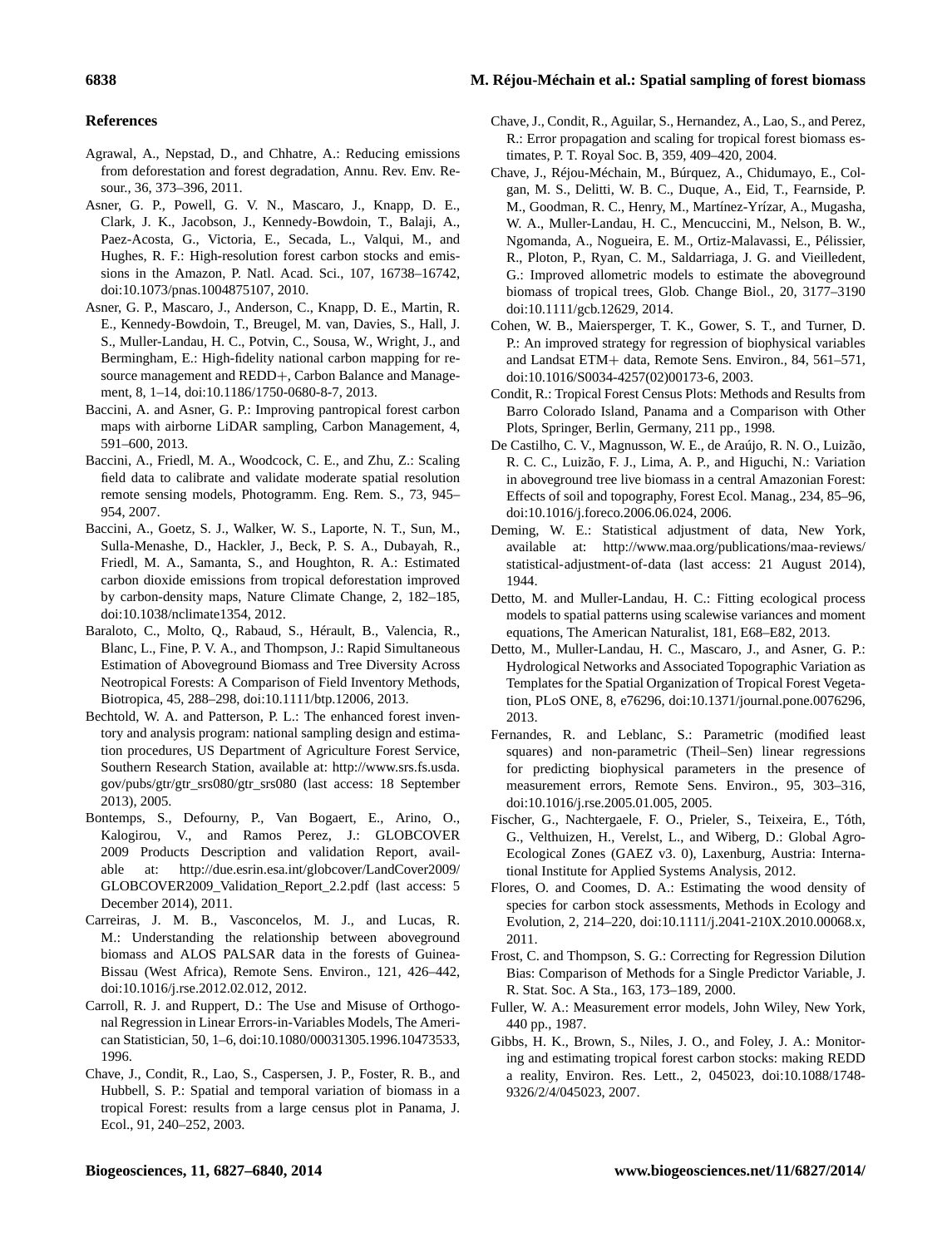#### **M. Réjou-Méchain et al.: Spatial sampling of forest biomass 6839**

- Goetz, S. and Dubayah, R.: Advances in remote sensing technology and implications for measuring and monitoring forest carbon stocks and change, Carbon Management, 2, 231–244, 2011.
- Gonzalez, P., Asner, G. P., Battles, J. J., Lefsky, M. A., Waring, K. M., and Palace, M.: Forest carbon densities and uncertainties from Lidar, QuickBird, and field measurements in California, Remote Sens. Environ., 114, 1561–1575, 2010.
- Harris, N. L., Brown, S., Hagen, S. C., Saatchi, S. S., Petrova, S., Salas, W., Hansen, M. C., Potapov, P. V., and Lotsch, A.: Baseline map of carbon emissions from deforestation in tropical regions, Science, 336, 1573–1576, doi[:10.1126/science.1217962,](http://dx.doi.org/10.1126/science.1217962) 2012.
- Holdaway, R. J., McNeill, S. J., Mason, N. W., and Carswell, F. E.: Propagating Uncertainty in Plot-based Estimates of Forest Carbon Stock and Carbon Stock Change, Ecosystems, 17, 627–640, doi[:10.1007/s10021-014-9749-5,](http://dx.doi.org/10.1007/s10021-014-9749-5) 2014.
- Keller, M., Palace, M., and Hurtt, G.: Biomass estimation in the Tapajos National Forest, Brazil: Examination of sampling and allometric uncertainties, Forest Ecol. Manag., 154, 371–382, doi[:10.1016/S0378-1127\(01\)00509-6,](http://dx.doi.org/10.1016/S0378-1127(01)00509-6) 2001.
- Larjavaara, M. and Muller-Landau, H. C.: Measuring Tree Height: A Quantitative Comparison of Two Common Field Methods in a Moist Tropical Forest, Methods in Ecology and Evolution, 4, 793–801, doi[:10.1111/2041-210X.12071,](http://dx.doi.org/10.1111/2041-210X.12071) 2013.
- Lewis, S. L., Lloyd, J., Sitch, S., Mitchard, E. T. A., and Laurance, W. F.: Changing ecology of tropical forests: evidence and drivers, Annual Review of Ecology, Evolution, and Systematics, 40, 529– 549, doi[:10.1146/annurev.ecolsys.39.110707.173345,](http://dx.doi.org/10.1146/annurev.ecolsys.39.110707.173345) 2009.
- Losos, E. C. and Leigh, E. G.: The growth of a tree plot network, Tropical Forest Diversity and Dynamism: Findings from a Large-Scale Plot Network, 3–7, 2004.
- Lutz, J. A., Larson, A. J., Freund, J. A., Swanson, M. E., and Bible, K. J.: The Importance of Large-Diameter Trees to Forest Structural Heterogeneity, PLoS ONE, 8, e82784, doi[:10.1371/journal.pone.0082784,](http://dx.doi.org/10.1371/journal.pone.0082784) 2013.
- Malhi, Y., Wood, D., Baker, T. R., Wright, J., Phillips, O. L., Cochrane, T., Meir, P., Chave, J., Almeida, S., Arroyo, L., Higuchi, N., Killeen, T. J., Laurance, S. G., Laurance, W. F., Lewis, S. L., Monteagudo, A., Neill, D. A., Vargas, P. N., Pitman, N. C. A., Quesada, C. A., Salomão, R., Silva, J. N. M., Lezama, A. T., Terborgh, J., Martínez, R. V., and Vinceti, B.: The regional variation of aboveground live biomass in old-growth Amazonian forests, Glob. Change Biol., 12, 1107–1138, doi[:10.1111/j.1365-](http://dx.doi.org/10.1111/j.1365-2486.2006.01120.x) [2486.2006.01120.x,](http://dx.doi.org/10.1111/j.1365-2486.2006.01120.x) 2006.
- Mascaro, J., Detto, M., Asner, G. P., and Muller-Landau, H. C.: Evaluating uncertainty in mapping forest carbon with airborne LiDAR, Remote Sens. Environ., 115, 3770–3774, doi[:10.1016/j.rse.2011.07.019,](http://dx.doi.org/10.1016/j.rse.2011.07.019) 2011.
- Mcardle, B. H.: Lines, models, and errors: Regression in the field, Limnol. Oceanogr., 48, 1363–1366, 2003.
- McEwan, R. W., Lin, Y.-C., Sun, I.-F., Hsieh, C.-F., Su, S.-H., Chang, L.-W., Song, G.-Z. M., Wang, H.-H., Hwong, J.-L., Lin, K.-C., Yang, K.-C., and Chiang, J.-M.: Topographic and biotic regulation of aboveground carbon storage in subtropical broadleaved forests of Taiwan, Forest Ecol. Manag., 262, 1817–1825, doi[:10.1016/j.foreco.2011.07.028,](http://dx.doi.org/10.1016/j.foreco.2011.07.028) 2011.
- Mermoz, S., Le Toan, T., Villard, L., Réjou-Méchain, M., and Seifert-Granzin, J.: Biomass assessment in the Cameroon savanna using ALOS PALSAR data, Remote Sens. Environ., 155, 109–119, doi[:10.1016/j.rse.2014.01.029,](http://dx.doi.org/10.1016/j.rse.2014.01.029) 2014.
- Mitchard, E. T. A., Meir, P., Ryan, C. M., Woollen, E. S., Williams, M., Goodman, L. E., Mucavele, J. A., Watts, P., Woodhouse, I. H., and Saatchi, S. S.: A novel application of satellite radar data: measuring carbon sequestration and detecting degradation in a community forestry project in Mozambique, Plant Ecology & Diversity, 6, 159–170, doi[:10.1080/17550874.2012.695814,](http://dx.doi.org/10.1080/17550874.2012.695814) 2013.
- Mitchard, E. T. A., Feldpausch, T. R., Brienen, R. J. W., Lopez-Gonzalez, G., Monteagudo, A., Baker, T. R., Lewis, S. L., Lloyd, J., Quesada, C. A., Gloor, M., ter Steege, H., Meir, P., Alvarez, E., Araujo-Murakami, A., Aragão, L. E. O. C., Arroyo, L., Aymard, G., Banki, O., Bonal, D., Brown, S., Brown, F. I., Cerón, C. E., Chama Moscoso, V., Chave, J., Comiskey, J. A., Cornejo, F., Corrales Medina, M., Da Costa, L., Costa, F. R. C., Di Fiore, A., Domingues, T. F., Erwin, T. L., Frederickson, T., Higuchi, N., Honorio Coronado, E. N., Killeen, T. J., Laurance, W. F., Levis, C., Magnusson, W. E., Marimon, B. S., Marimon Junior, B. H., Mendoza Polo, I., Mishra, P., Nascimento, M. T., Neill, D., Núñez Vargas, M. P., Palacios, W. A., Parada, A., Pardo Molina, G., Peña-Claros, M., Pitman, N., Peres, C. A., Poorter, L., Prieto, A., Ramirez-Angulo, H., Restrepo Correa, Z., Roopsind, A., Roucoux, K. H., Rudas, A., Salomão, R. P., Schietti, J., Silveira, M., de Souza, P. F., Steininger, M. K., Stropp, J., Terborgh, J., Thomas, R., Toledo, M., Torres-Lezama, A., van Andel, T. R., van der Heijden, G. M. F., Vieira, I. C. G., Vieira, S., Vilanova-Torre, E., Vos, V. A., Wang, O., Zartman, C. E., Malhi, Y., and Phillips, O. L.: Markedly divergent estimates of Amazon forest carbon density from ground plots and satellites, Global Ecol. Biogeogr., 23, 935–946, doi[:10.1111/geb.12168,](http://dx.doi.org/10.1111/geb.12168) 2014.
- Molto, Q., Rossi, V., and Blanc, L.: Error propagation in biomass estimation in tropical forests, Methods in Ecology and Evolution, 4, 175–183, doi[:10.1111/j.2041-210x.2012.00266.x,](http://dx.doi.org/10.1111/j.2041-210x.2012.00266.x) 2013.
- Moorcroft, P. R., Hurtt, G. C., and Pacala, S. W.: A method for scaling vegetation dynamics: the ecosystem demography model (ED), Ecol. Monogr., 71, 557–586, 2001.
- Muller-Landau, H. C., Detto, M., Chisholm, R. A., Hubbel, S. P., and Condit, R.: Detecting and projecting changes in forest biomass from plot data, in: Forests and Global Change, edited by: Coomes, D. A. and Burslem, D., 381– 415, available at: [http://books.google.fr/books?hl=fr&lr=](http://books.google.fr/books?hl=fr&lr=&id=QHdYAgAAQBAJ&oi=fnd&pg=PA381&dq=detecting+and+projecting+changes+biomass+condit+detto&ots=HSziWpN2aa&sig=nufRDPI5gMMHYibmapP2b_4-4Yc) [&id=QHdYAgAAQBAJ&oi=fnd&pg=PA381&dq=detecting+](http://books.google.fr/books?hl=fr&lr=&id=QHdYAgAAQBAJ&oi=fnd&pg=PA381&dq=detecting+and+projecting+changes+biomass+condit+detto&ots=HSziWpN2aa&sig=nufRDPI5gMMHYibmapP2b_4-4Yc) [and+projecting+changes+biomass+condit+detto&ots=](http://books.google.fr/books?hl=fr&lr=&id=QHdYAgAAQBAJ&oi=fnd&pg=PA381&dq=detecting+and+projecting+changes+biomass+condit+detto&ots=HSziWpN2aa&sig=nufRDPI5gMMHYibmapP2b_4-4Yc) [HSziWpN2aa&sig=nufRDPI5gMMHYibmapP2b\\_4-4Yc](http://books.google.fr/books?hl=fr&lr=&id=QHdYAgAAQBAJ&oi=fnd&pg=PA381&dq=detecting+and+projecting+changes+biomass+condit+detto&ots=HSziWpN2aa&sig=nufRDPI5gMMHYibmapP2b_4-4Yc) (last access: 22 December 2013), 2014.
- Pan, Y., Birdsey, R. A., Fang, J., Houghton, R., Kauppi, P. E., Kurz, W. A., Phillips, O. L., Shvidenko, A., Lewis, S. L., and Canadell, J. G.: A large and persistent carbon sink in the world's forests, Science, 333, 988–993, 2011.
- Percival, D. P.: On estimation of the wavelet variance, Biometrika, 82, 619–631, doi[:10.1093/biomet/82.3.619,](http://dx.doi.org/10.1093/biomet/82.3.619) 1995.
- R Development Core Team: R: A language and environment for statistical computing, Vienna, Austria, 2013.
- Ribeiro Jr., P. J. and Diggle, P. J.: geoR: A package for geostatistical analysis, R News, 1, 14–18, 2001.
- Ryan, C. M., Hill, T., Woollen, E., Ghee, C., Mitchard, E., Cassells, G., Grace, J., Woodhouse, I. H., and Williams, M.: Quantifying small-scale deforestation and forest degradation in African woodlands using radar imagery, Glob. Change Biol., 18, 243– 257, doi[:10.1111/j.1365-2486.2011.02551.x,](http://dx.doi.org/10.1111/j.1365-2486.2011.02551.x) 2012.